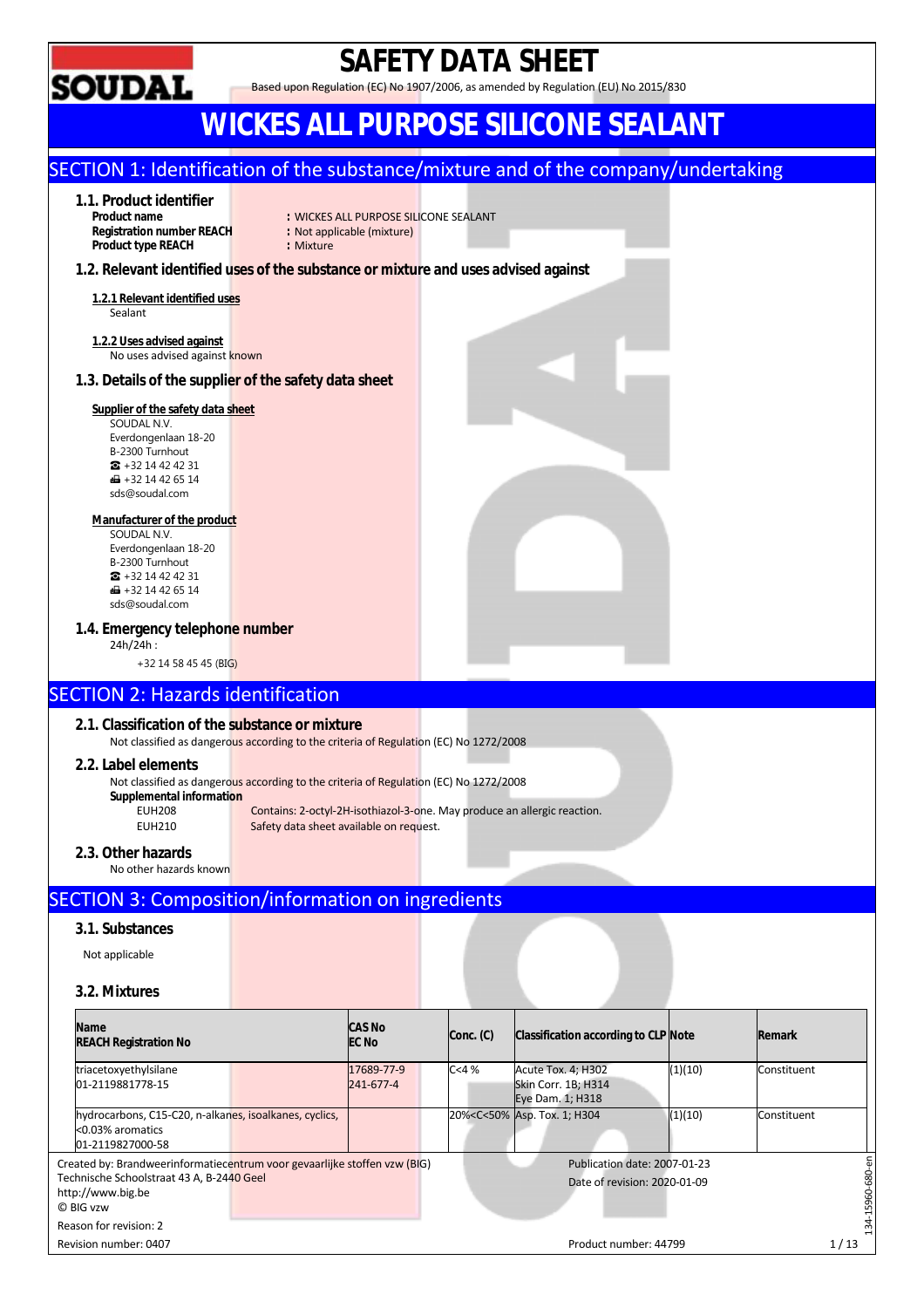| 2-octyl-2H-isothiazol-3-one                               | 26530-20-1                                                                                | 0.005% <c<0. 3;="" acute="" h331<="" th="" tox.=""><th>(1)(2)(10)<br/>Constituent</th><th></th></c<0.>                                           | (1)(2)(10)<br>Constituent                                                                                                                                 |  |
|-----------------------------------------------------------|-------------------------------------------------------------------------------------------|--------------------------------------------------------------------------------------------------------------------------------------------------|-----------------------------------------------------------------------------------------------------------------------------------------------------------|--|
|                                                           | 247-761-7                                                                                 | Acute Tox. 3; H311<br>05%                                                                                                                        |                                                                                                                                                           |  |
|                                                           |                                                                                           | Skin Sens. 1A; H317                                                                                                                              |                                                                                                                                                           |  |
|                                                           |                                                                                           | Acute Tox. 4; H302                                                                                                                               |                                                                                                                                                           |  |
|                                                           |                                                                                           |                                                                                                                                                  |                                                                                                                                                           |  |
|                                                           |                                                                                           | Skin Corr. 1B; H314                                                                                                                              |                                                                                                                                                           |  |
|                                                           |                                                                                           | Eye Dam. 1; H318                                                                                                                                 |                                                                                                                                                           |  |
|                                                           |                                                                                           | Aquatic Acute 1; H400                                                                                                                            |                                                                                                                                                           |  |
|                                                           |                                                                                           | Aquatic Chronic 1; H410                                                                                                                          |                                                                                                                                                           |  |
| (1) For H-statements in full: see heading 16              |                                                                                           |                                                                                                                                                  |                                                                                                                                                           |  |
| (2) Substance with a Community workplace exposure limit   |                                                                                           |                                                                                                                                                  |                                                                                                                                                           |  |
|                                                           | (10) Subject to restrictions of Annex XVII of Regulation (EC) No. 1907/2006               |                                                                                                                                                  |                                                                                                                                                           |  |
|                                                           |                                                                                           |                                                                                                                                                  |                                                                                                                                                           |  |
| <b>SECTION 4: First aid measures</b>                      |                                                                                           |                                                                                                                                                  |                                                                                                                                                           |  |
| 4.1. Description of first aid measures                    |                                                                                           |                                                                                                                                                  |                                                                                                                                                           |  |
|                                                           |                                                                                           |                                                                                                                                                  |                                                                                                                                                           |  |
| General:                                                  |                                                                                           |                                                                                                                                                  |                                                                                                                                                           |  |
| If you feel unwell, seek medical advice.                  |                                                                                           |                                                                                                                                                  |                                                                                                                                                           |  |
| After inhalation:                                         |                                                                                           |                                                                                                                                                  |                                                                                                                                                           |  |
|                                                           | Remove the victim into fresh air. Respiratory problems: consult a doctor/medical service. |                                                                                                                                                  |                                                                                                                                                           |  |
| After skin contact:                                       |                                                                                           |                                                                                                                                                  |                                                                                                                                                           |  |
|                                                           |                                                                                           |                                                                                                                                                  | Wash immediately with lots of water. Do not apply (chemical) neutralizing agents without medical advice. Soap may be used. Take victim to a doctor if     |  |
| irritation persists.                                      |                                                                                           |                                                                                                                                                  |                                                                                                                                                           |  |
| After eye contact:                                        |                                                                                           |                                                                                                                                                  |                                                                                                                                                           |  |
|                                                           |                                                                                           |                                                                                                                                                  | Rinse with water. Remove contact lenses, if present and easy to do. Continue rinsing. Do not apply (chemical) neutralizing agents without medical advice. |  |
| Take victim to an ophthalmologist if irritation persists. |                                                                                           |                                                                                                                                                  |                                                                                                                                                           |  |
| After ingestion:                                          |                                                                                           |                                                                                                                                                  |                                                                                                                                                           |  |
|                                                           |                                                                                           | Rinse mouth with water. Do not apply (chemical) neutralizing agents without medical advice. Consult a doctor/medical service if you feel unwell. |                                                                                                                                                           |  |
|                                                           |                                                                                           |                                                                                                                                                  |                                                                                                                                                           |  |
|                                                           | 4.2. Most important symptoms and effects, both acute and delayed                          |                                                                                                                                                  |                                                                                                                                                           |  |
| 4.2.1 Acute symptoms                                      |                                                                                           |                                                                                                                                                  |                                                                                                                                                           |  |
| After inhalation:                                         |                                                                                           |                                                                                                                                                  |                                                                                                                                                           |  |
| No effects known.                                         |                                                                                           |                                                                                                                                                  |                                                                                                                                                           |  |
| After skin contact:                                       |                                                                                           |                                                                                                                                                  |                                                                                                                                                           |  |
| No effects known.                                         |                                                                                           |                                                                                                                                                  |                                                                                                                                                           |  |
| After eye contact:                                        |                                                                                           |                                                                                                                                                  |                                                                                                                                                           |  |
| No effects known.                                         |                                                                                           |                                                                                                                                                  |                                                                                                                                                           |  |
| After ingestion:                                          |                                                                                           |                                                                                                                                                  |                                                                                                                                                           |  |
| No effects known.                                         |                                                                                           |                                                                                                                                                  |                                                                                                                                                           |  |
| 4.2.2 Delayed symptoms                                    |                                                                                           |                                                                                                                                                  |                                                                                                                                                           |  |
| No effects known.                                         |                                                                                           |                                                                                                                                                  |                                                                                                                                                           |  |
|                                                           |                                                                                           |                                                                                                                                                  |                                                                                                                                                           |  |
|                                                           | 4.3. Indication of any immediate medical attention and special treatment needed           |                                                                                                                                                  |                                                                                                                                                           |  |

### If applicable and available it will be listed below.

### SECTION 5: Firefighting measures

#### **5.1. Extinguishing media**

#### **5.1.1 Suitable extinguishing media:**

Small fire: Quick-acting ABC powder extinguisher, Quick-acting BC powder extinguisher, Quick-acting class B foam extinguisher, Quick-acting CO2 Major fire: Class B foam (not alcohol-resistant).

**5.1.2 Unsuitable extinguishing media:**

Small fire: Water (quick-acting extinguisher, reel); risk of puddle expansion. Major fire: Water; risk of puddle expansion.

#### **5.2. Special hazards arising from the substance or mixture**

Upon combustion: formation of CO, CO2 and small quantities of hydrogen chloride, sulphur oxides.

#### **5.3. Advice for firefighters**

**5.3.1 Instructions:** 

- No specific fire-fighting instructions required. **5.3.2 Special protective equipment for fire-fighters:** 
	- Gloves (EN 374). Protective clothing (EN 14605 or EN 13034). Heat/fire exposure: compressed air apparatus (EN 136 + EN 137).

### SECTION 6: Accidental release measures

|                                                     | 6.1. Personal precautions, protective equipment and emergency procedures |                              |
|-----------------------------------------------------|--------------------------------------------------------------------------|------------------------------|
| No naked flames.                                    |                                                                          |                              |
|                                                     | 6.1.1 Protective equipment for non-emergency personnel                   |                              |
| See heading 8.2                                     |                                                                          |                              |
| 6.1.2 Protective equipment for emergency responders |                                                                          |                              |
|                                                     | Gloves (EN 374). Protective clothing (EN 14605 or EN 13034).             |                              |
| Suitable protective clothing                        |                                                                          |                              |
| See heading 8.2                                     |                                                                          |                              |
| Reason for revision: 2                              |                                                                          | Publication date: 2007-01-23 |
|                                                     |                                                                          | Date of revision: 2020-01-09 |
|                                                     |                                                                          |                              |
|                                                     |                                                                          |                              |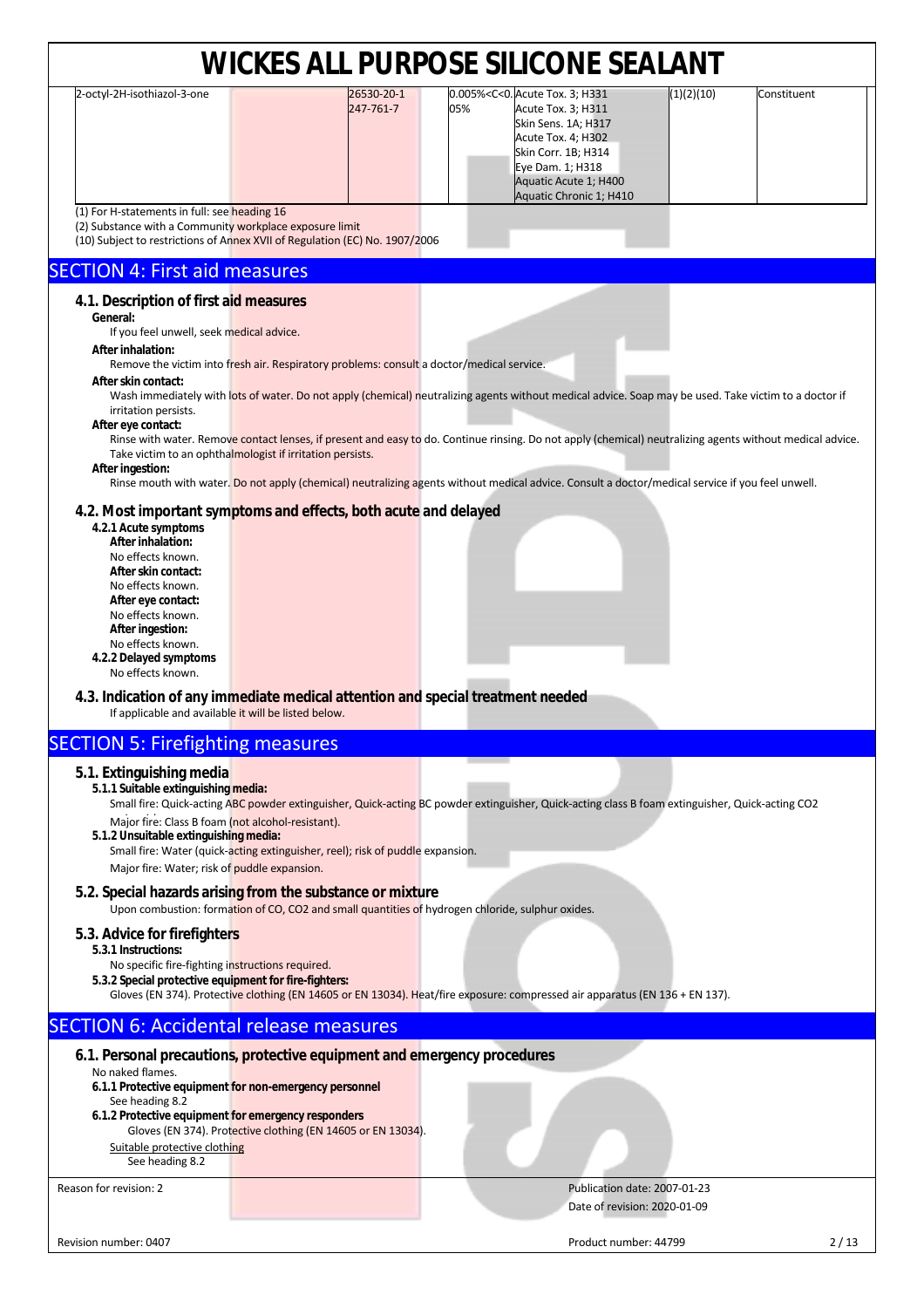#### **6.2. Environmental precautions**

Contain released product. Use appropriate containment to avoid environmental contamination.

#### **6.3. Methods and material for containment and cleaning up**

Cover the solid spill with sand/kieselguhr. Scoop solid spill into closing containers. Clean contaminated surfaces with a soap solution. Wash clothing and equipment after handling.

#### **6.4. Reference to other sections**

See heading 13.

#### SECTION 7: Handling and storage

The information in this section is a general description. If applicable and available, exposure scenarios are attached in annex. Always use the relevant exposure scenarios that correspond to your identified use.

#### **7.1. Precautions for safe handling**

Keep away from naked flames/heat. Observe strict hygiene. Keep container tightly closed.

#### **7.2. Conditions for safe storage, including any incompatibilities**

#### **7.2.1 Safe storage requirements:**

Store in a dry area. Store at room temperature. Meet the legal requirements. Max. storage time: 1 year(s).

- **7.2.2 Keep away from:** 
	- Heat sources, oxidizing agents.
- **7.2.3 Suitable packaging material:**  Plastics.
- **7.2.4 Non suitable packaging material:**
- No data available

#### **7.3. Specific end use(s)**

If applicable and available, exposure scenarios are attached in annex. See information supplied by the manufacturer.

### SECTION 8: Exposure controls/personal protection

#### **8.1. Control parameters**

#### **8.1.1 Occupational exposure**

**a) Occupational exposure limit values** 

If limit values are applicable and available these will be listed below.

| Belgium                                                                       |                                                                          |                                          |                                                                |               |                          |
|-------------------------------------------------------------------------------|--------------------------------------------------------------------------|------------------------------------------|----------------------------------------------------------------|---------------|--------------------------|
| Huiles minérales (brouillards)                                                |                                                                          | Time-weighted average exposure limit 8 h |                                                                |               | 5 mg/m <sup>3</sup>      |
|                                                                               |                                                                          | Short time value                         |                                                                |               | $10 \text{ mg/m}^3$      |
| <b>The Netherlands</b>                                                        |                                                                          |                                          |                                                                |               |                          |
| Olienevel (minerale olie)                                                     |                                                                          |                                          | Time-weighted average exposure limit 8 h (Public occupational  |               | 5 mg/m <sup>3</sup>      |
|                                                                               |                                                                          | exposure limit value)                    |                                                                |               |                          |
|                                                                               |                                                                          |                                          |                                                                |               |                          |
| Germany                                                                       |                                                                          |                                          |                                                                |               |                          |
| 2-Octyl-2H-isothiazol-3-on                                                    |                                                                          |                                          | Time-weighted average exposure limit 8 h (TRGS 900)            |               | $0.05$ mg/m <sup>3</sup> |
| USA (TLV-ACGIH)                                                               |                                                                          |                                          |                                                                |               |                          |
| Mineral oil, pure, highly and severely refined                                |                                                                          |                                          | Time-weighted average exposure limit 8 h (TLV - Adopted Value) |               | 5 mg/m <sup>3</sup> (I)  |
| (I): Inhalable fraction                                                       |                                                                          |                                          |                                                                |               |                          |
| b) National biological limit values                                           |                                                                          |                                          |                                                                |               |                          |
|                                                                               | If limit values are applicable and available these will be listed below. |                                          |                                                                |               |                          |
| 8.1.2 Sampling methods                                                        |                                                                          |                                          |                                                                |               |                          |
|                                                                               |                                                                          |                                          |                                                                |               |                          |
| <b>Product name</b>                                                           |                                                                          | Test                                     | <b>Number</b>                                                  |               |                          |
| Oil Mist (Mineral)                                                            |                                                                          | <b>NIOSH</b>                             | 5026                                                           |               |                          |
|                                                                               |                                                                          |                                          |                                                                |               |                          |
| 8.1.3 Applicable limit values when using the substance or mixture as intended | If limit values are applicable and available these will be listed below. |                                          |                                                                |               |                          |
| 8.1.4 Threshold values                                                        |                                                                          |                                          |                                                                |               |                          |
| <b>DNEL/DMEL - Workers</b>                                                    |                                                                          |                                          |                                                                |               |                          |
| triacetoxyethylsilane                                                         |                                                                          |                                          |                                                                |               |                          |
| <b>Effect level (DNEL/DMEL)</b>                                               | <b>Type</b>                                                              |                                          | Value                                                          | <b>Remark</b> |                          |
| <b>DNEL</b>                                                                   | <b>Acute local effects inhalation</b>                                    |                                          | 32.5 mg/m <sup>3</sup>                                         |               |                          |
|                                                                               | Long-term local effects inhalation                                       |                                          | 32.5 mg/m <sup>3</sup>                                         |               |                          |
| <b>DNEL/DMEL - General population</b>                                         |                                                                          |                                          |                                                                |               |                          |
| triacetoxyethylsilane                                                         |                                                                          |                                          |                                                                |               |                          |
| <b>Effect level (DNEL/DMEL)</b>                                               | Type                                                                     |                                          | Value                                                          | Remark        |                          |
| <b>DNEL</b>                                                                   | Long-term local effects inhalation                                       |                                          | $6.5$ mg/m <sup>3</sup>                                        |               |                          |
| <b>PNEC</b>                                                                   |                                                                          |                                          |                                                                |               |                          |
|                                                                               |                                                                          |                                          |                                                                |               |                          |
|                                                                               |                                                                          |                                          |                                                                |               |                          |
|                                                                               |                                                                          |                                          |                                                                |               |                          |
| Reason for revision: 2                                                        |                                                                          |                                          | Publication date: 2007-01-23                                   |               |                          |
|                                                                               |                                                                          |                                          | Date of revision: 2020-01-09                                   |               |                          |
| Revision number: 0407                                                         |                                                                          |                                          | Product number: 44799                                          |               | 3/13                     |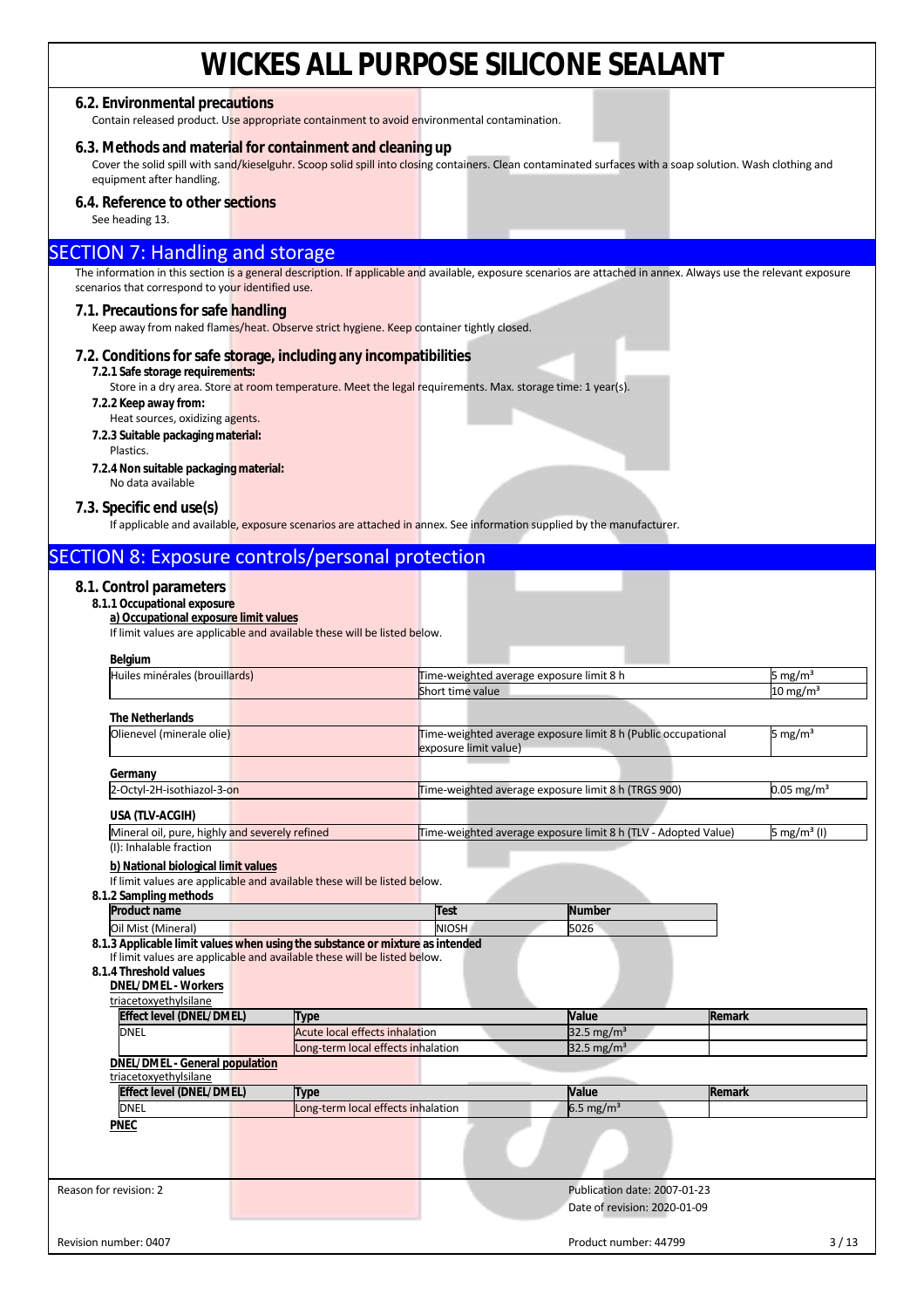| triacetoxyethylsilane                                                                      |                   |             |                                                                                                                                                                   |        |  |
|--------------------------------------------------------------------------------------------|-------------------|-------------|-------------------------------------------------------------------------------------------------------------------------------------------------------------------|--------|--|
| Compartments                                                                               |                   | Value       |                                                                                                                                                                   | Remark |  |
| Fresh water                                                                                |                   | $0.2$ mg/l  |                                                                                                                                                                   |        |  |
| Marine water                                                                               |                   | $0.02$ mg/l |                                                                                                                                                                   |        |  |
| Aqua (intermittent releases)                                                               |                   | $1.7$ mg/l  |                                                                                                                                                                   |        |  |
| <b>STP</b>                                                                                 |                   | $1$ mg/l    |                                                                                                                                                                   |        |  |
| Fresh water sediment                                                                       |                   |             | 0.74 mg/kg sediment dw                                                                                                                                            |        |  |
| Marine water sediment                                                                      |                   |             | 0.074 mg/kg sediment dw                                                                                                                                           |        |  |
| Soil                                                                                       |                   |             | 0.031 mg/kg soil dw                                                                                                                                               |        |  |
| 8.1.5 Control banding<br>If applicable and available it will be listed below.              |                   |             |                                                                                                                                                                   |        |  |
|                                                                                            |                   |             |                                                                                                                                                                   |        |  |
| 8.2. Exposure controls                                                                     |                   |             |                                                                                                                                                                   |        |  |
|                                                                                            |                   |             | The information in this section is a general description. If applicable and available, exposure scenarios are attached in annex. Always use the relevant exposure |        |  |
| scenarios that correspond to your identified use.                                          |                   |             |                                                                                                                                                                   |        |  |
| 8.2.1 Appropriate engineering controls                                                     |                   |             |                                                                                                                                                                   |        |  |
|                                                                                            |                   |             | Keep away from naked flames/heat. Measure the concentration in the air regularly. Carry operations in the open/under local exhaust/ventilation or with            |        |  |
| respiratory protection.                                                                    |                   |             |                                                                                                                                                                   |        |  |
| 8.2.2 Individual protection measures, such as personal protective equipment                |                   |             |                                                                                                                                                                   |        |  |
| Observe strict hygiene. Do not eat, drink or smoke during work.                            |                   |             |                                                                                                                                                                   |        |  |
| a) Respiratory protection:                                                                 |                   |             |                                                                                                                                                                   |        |  |
| Full face mask with filter type A at conc. in air > exposure limit.<br>b) Hand protection: |                   |             |                                                                                                                                                                   |        |  |
| Protective gloves against chemicals (EN 374).                                              |                   |             |                                                                                                                                                                   |        |  |
| <b>Materials</b>                                                                           | <b>Measured</b>   | Remark      | <b>Protection index</b>                                                                                                                                           |        |  |
|                                                                                            | breakthrough time |             |                                                                                                                                                                   |        |  |
| nitrile rubber                                                                             | >480 minutes      | $0.4$ mm    | Class <sub>6</sub>                                                                                                                                                |        |  |
| c) Eye protection:                                                                         |                   |             |                                                                                                                                                                   |        |  |
| Safety glasses (EN 166).                                                                   |                   |             |                                                                                                                                                                   |        |  |
| d) Skin protection:                                                                        |                   |             |                                                                                                                                                                   |        |  |
| Protective clothing (EN 14605 or EN 13034).                                                |                   |             |                                                                                                                                                                   |        |  |
| 8.2.3 Environmental exposure controls:                                                     |                   |             |                                                                                                                                                                   |        |  |
| See headings 6.2, 6.3 and 13                                                               |                   |             |                                                                                                                                                                   |        |  |
| <b>SECTION 9: Physical and chemical properties</b>                                         |                   |             |                                                                                                                                                                   |        |  |
|                                                                                            |                   |             |                                                                                                                                                                   |        |  |

#### **9.1. Information on basic physical and chemical properties**

| Physical form                           | Paste                                                  |
|-----------------------------------------|--------------------------------------------------------|
| Viscosity                               | Syrupy                                                 |
| Odour                                   | Vinegar odour                                          |
| Odour threshold                         | No data available (test not performed)                 |
| Colour                                  | Variable in colour, depending on the composition       |
| Particle size                           | No data available (test not performed)                 |
| <b>Explosion limits</b>                 | No data available (test not performed)                 |
| Flammability                            | Not classified as flammable                            |
| Log Kow                                 | Not applicable (mixture)                               |
| Dynamic viscosity                       | No data available (test not performed)                 |
| Kinematic viscosity                     | No data available (test not performed)                 |
| Melting point                           | No data available (test not performed)                 |
| <b>Boiling point</b>                    | No data available (test not performed)                 |
| <b>Evaporation rate</b>                 | No data available (test not performed)                 |
| Relative vapour density                 | No data available (test not performed)                 |
| Vapour pressure                         | No data available (test not performed)                 |
| Solubility                              | Water ; insoluble                                      |
| Relative density                        | 0.98:20 °C                                             |
| Decomposition temperature               | No data available (test not performed)                 |
| Auto-ignition temperatu <mark>re</mark> | No data available (test not performed)                 |
| Flash point                             | >100 °C                                                |
| <b>Explosive properties</b>             | No chemical group associated with explosive properties |
| Oxidising properties                    | No chemical group associated with oxidising properties |
| pН                                      | No data available (test not performed)                 |
| 9.2. Other information                  |                                                        |
| Surface tension                         | No data available (test not performed)                 |
| Absolute density                        | 980 kg/m <sup>3</sup> ; 20 °C                          |

Reason for revision: 2 **Publication date: 2007-01-23**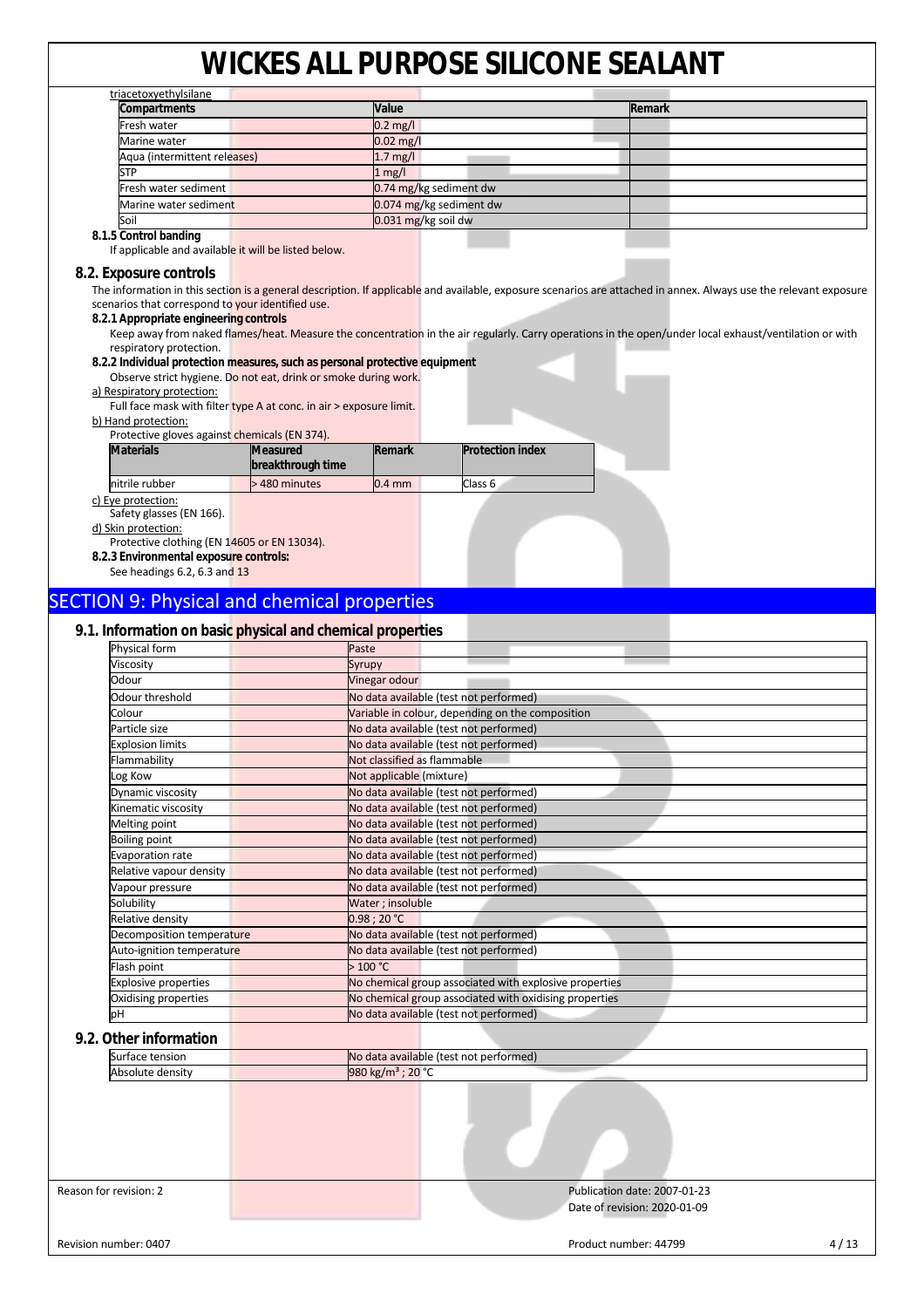|                                                                                                                                                                                      |                  | WICKES ALL PURPOSE SILICONE SEALAN I                                                             |                                |                      |                              |                                                         |        |
|--------------------------------------------------------------------------------------------------------------------------------------------------------------------------------------|------------------|--------------------------------------------------------------------------------------------------|--------------------------------|----------------------|------------------------------|---------------------------------------------------------|--------|
| <b>SECTION 10: Stability and reactivity</b>                                                                                                                                          |                  |                                                                                                  |                                |                      |                              |                                                         |        |
| 10.1. Reactivity                                                                                                                                                                     |                  |                                                                                                  |                                |                      |                              |                                                         |        |
| 10.2. Chemical stability                                                                                                                                                             |                  | Temperature above flashpoint: higher fire/explosion hazard.                                      |                                |                      |                              |                                                         |        |
| Stable under normal conditions.                                                                                                                                                      |                  |                                                                                                  |                                |                      |                              |                                                         |        |
| 10.3. Possibility of hazardous reactions<br>No data available.                                                                                                                       |                  |                                                                                                  |                                |                      |                              |                                                         |        |
| 10.4. Conditions to avoid                                                                                                                                                            |                  |                                                                                                  |                                |                      |                              |                                                         |        |
| Precautionary measures<br>Keep away from naked flames/heat.                                                                                                                          |                  |                                                                                                  |                                |                      |                              |                                                         |        |
| 10.5. Incompatible materials<br>Oxidizing agents.                                                                                                                                    |                  |                                                                                                  |                                |                      |                              |                                                         |        |
| 10.6. Hazardous decomposition products                                                                                                                                               |                  | Upon combustion: formation of CO, CO2 and small quantities of hydrogen chloride, sulphur oxides. |                                |                      |                              |                                                         |        |
| <b>SECTION 11: Toxicological information</b>                                                                                                                                         |                  |                                                                                                  |                                |                      |                              |                                                         |        |
| 11.1. Information on toxicological effects                                                                                                                                           |                  |                                                                                                  |                                |                      |                              |                                                         |        |
| 11.1.1 Test results                                                                                                                                                                  |                  |                                                                                                  |                                |                      |                              |                                                         |        |
| <b>Acute toxicity</b>                                                                                                                                                                |                  |                                                                                                  |                                |                      |                              |                                                         |        |
| WICKES ALL PURPOSE SILICONE SEALANT<br>No (test) data on the mixture available                                                                                                       |                  |                                                                                                  |                                |                      |                              |                                                         |        |
| Judgement is based on the relevant ingredients                                                                                                                                       |                  |                                                                                                  |                                |                      |                              |                                                         |        |
| triacetoxyethylsilane<br>Route of exposure                                                                                                                                           | Parameter Method |                                                                                                  | Value                          | <b>Exposure time</b> | <b>Species</b>               | Value                                                   | Remark |
| Oral                                                                                                                                                                                 | LD50             | <b>OECD 401</b>                                                                                  | 1460 mg/kg bw                  |                      |                              | determination<br>Rat (male / female) Experimental value |        |
|                                                                                                                                                                                      |                  |                                                                                                  |                                |                      |                              |                                                         |        |
| Dermal<br>Inhalation                                                                                                                                                                 |                  |                                                                                                  |                                |                      |                              | Data waiving<br>Data waiving                            |        |
| hydrocarbons, C15-C20, n-alkanes, isoalkanes, cyclics, <0.03% aromatics                                                                                                              |                  |                                                                                                  |                                |                      |                              |                                                         |        |
| Route of exposure                                                                                                                                                                    | Parameter        | <b>Method</b>                                                                                    | Value                          | <b>Exposure time</b> | <b>Species</b>               | Value                                                   | Remark |
| Oral                                                                                                                                                                                 | LD50             | Equivalent to OECD                                                                               | > 5000 mg/kg bw                |                      |                              | determination<br>Rat (male / female) Experimental value |        |
| Dermal                                                                                                                                                                               | LD50             | 401<br><b>Equivalent to OECD</b>                                                                 | > 3160 mg/kg bw                | 24h                  | Rabbit (male /<br>female)    | <b>Experimental value</b>                               |        |
| Inhalation (aerosol)                                                                                                                                                                 | <b>LC50</b>      | 402<br><b>Equivalent to OECD</b><br>403                                                          | $>$ 5266 mg/m <sup>3</sup> air | 4 h                  |                              | Rat (male / female) Experimental value                  |        |
| 2-octyl-2H-isothiazol-3-one                                                                                                                                                          |                  |                                                                                                  |                                |                      |                              |                                                         |        |
| Route of exposure                                                                                                                                                                    | Parameter        | <b>Method</b>                                                                                    | Value                          | <b>Exposure time</b> | <b>Species</b>               | Value<br>determination                                  | Remark |
| Oral                                                                                                                                                                                 | LD50             |                                                                                                  | 550 mg/kg                      |                      | Rat                          | Literature study                                        |        |
| Oral                                                                                                                                                                                 |                  |                                                                                                  | category 4                     |                      |                              | Annex VI                                                |        |
| Dermal                                                                                                                                                                               | LD50             |                                                                                                  | 690 mg/kg bw                   |                      | Rabbit                       | Literature study                                        |        |
| Dermal                                                                                                                                                                               |                  |                                                                                                  | category 3                     |                      |                              | <b>Annex VI</b>                                         |        |
| Inhalation (vapours)                                                                                                                                                                 | <b>LC50</b>      |                                                                                                  | $> 2$ mg/m <sup>3</sup>        | 4 h                  | Rat                          | Literature study                                        |        |
| Inhalation<br>Conclusion                                                                                                                                                             |                  |                                                                                                  | category 3                     |                      |                              | <b>Annex VI</b>                                         |        |
| Not classified for acute toxicity                                                                                                                                                    |                  |                                                                                                  |                                |                      |                              |                                                         |        |
| Corrosion/irritation                                                                                                                                                                 |                  |                                                                                                  |                                |                      |                              |                                                         |        |
|                                                                                                                                                                                      |                  |                                                                                                  |                                |                      |                              |                                                         |        |
| WICKES ALL PURPOSE SILICONE SEALANT                                                                                                                                                  |                  |                                                                                                  |                                |                      |                              |                                                         |        |
| No (test) data on the mixture available<br>In the light of practical experience, the classification for this mixture is less stringent than the one based on the calculation set out |                  |                                                                                                  |                                |                      |                              |                                                         |        |
|                                                                                                                                                                                      |                  |                                                                                                  |                                |                      |                              |                                                         |        |
|                                                                                                                                                                                      |                  |                                                                                                  |                                |                      |                              |                                                         |        |
|                                                                                                                                                                                      |                  |                                                                                                  |                                |                      |                              |                                                         |        |
|                                                                                                                                                                                      |                  |                                                                                                  |                                |                      |                              |                                                         |        |
|                                                                                                                                                                                      |                  |                                                                                                  |                                |                      |                              |                                                         |        |
|                                                                                                                                                                                      |                  |                                                                                                  |                                |                      |                              |                                                         |        |
|                                                                                                                                                                                      |                  |                                                                                                  |                                |                      |                              |                                                         |        |
| Reason for revision: 2                                                                                                                                                               |                  |                                                                                                  |                                |                      | Publication date: 2007-01-23 |                                                         |        |
|                                                                                                                                                                                      |                  |                                                                                                  |                                |                      | Date of revision: 2020-01-09 |                                                         |        |
|                                                                                                                                                                                      |                  |                                                                                                  |                                |                      |                              |                                                         |        |
| Revision number: 0407                                                                                                                                                                |                  |                                                                                                  |                                |                      | Product number: 44799        |                                                         | 5/13   |

T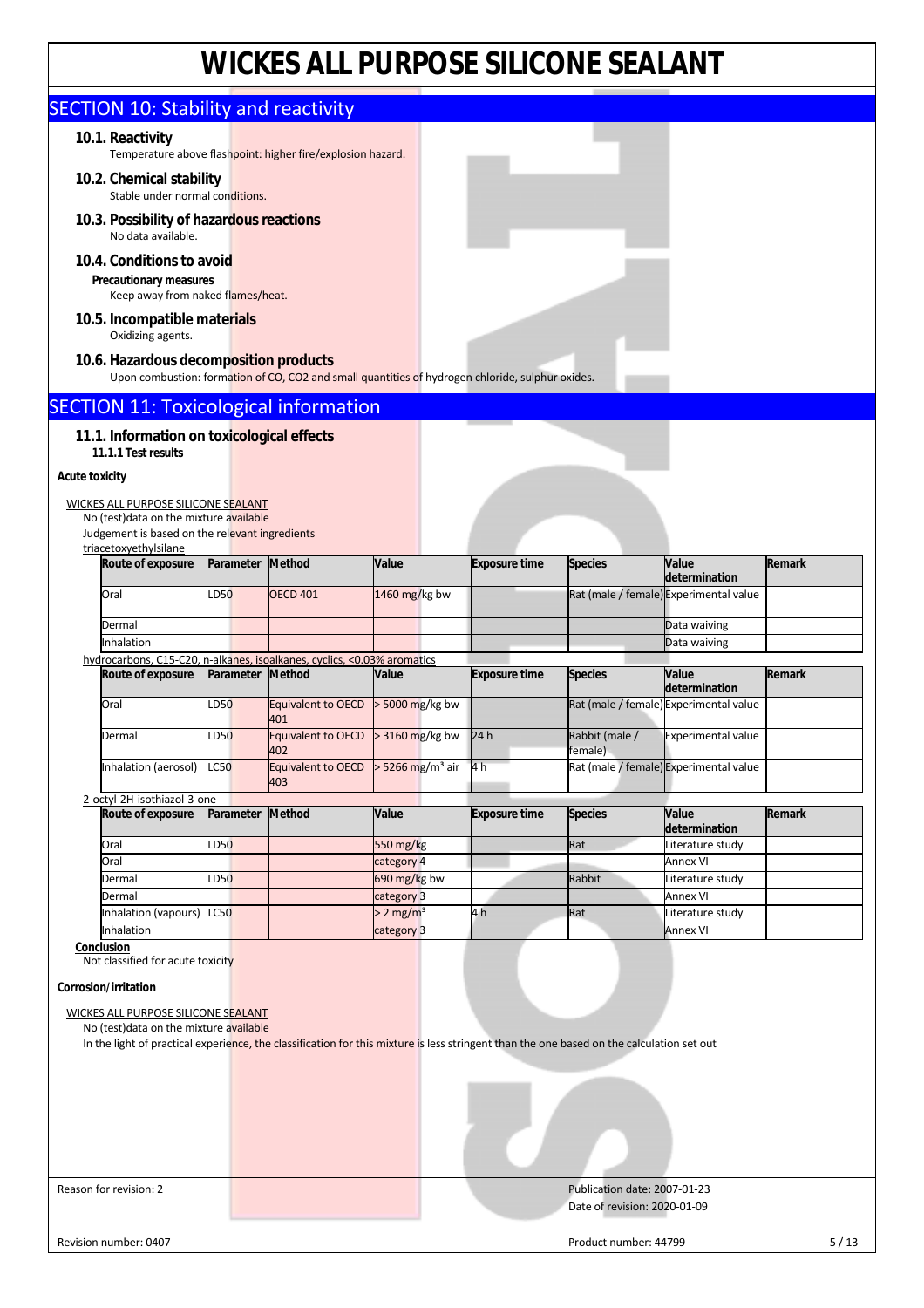|                                                                                                                                                                                                                                                                                                                                                                                                                                                                                               | Route of exposure Result             | <b>Method</b>                                                           | <b>Exposure time</b> | <b>Time point</b>                       | <b>Species</b>                                               | Value<br>determination         | Remark        |
|-----------------------------------------------------------------------------------------------------------------------------------------------------------------------------------------------------------------------------------------------------------------------------------------------------------------------------------------------------------------------------------------------------------------------------------------------------------------------------------------------|--------------------------------------|-------------------------------------------------------------------------|----------------------|-----------------------------------------|--------------------------------------------------------------|--------------------------------|---------------|
| Eye                                                                                                                                                                                                                                                                                                                                                                                                                                                                                           | Not irritating                       | <b>OECD 405</b>                                                         | 24h                  | 1; 24; 48; 72 hrs; 7 Rabbit<br>days     |                                                              | <b>Experimental value</b>      |               |
| Eye                                                                                                                                                                                                                                                                                                                                                                                                                                                                                           | 5%: not irritating                   | <b>OECD 405</b>                                                         | 24h                  | 1; 24; 48; 72; 168<br>hours             | Rabbit                                                       | Literature study               |               |
| Skin                                                                                                                                                                                                                                                                                                                                                                                                                                                                                          | Corrosive                            | Equivalent to<br><b>OECD 404</b>                                        | 3 minutes            | 24; 48; 72 hours                        | Rabbit                                                       | <b>Experimental value</b>      |               |
| Skin                                                                                                                                                                                                                                                                                                                                                                                                                                                                                          | 5%: not irritating                   | <b>OECD 404</b>                                                         | 4 <sub>h</sub>       | 1; 24; 48; 72 hrs; 7; Rabbit<br>14 days |                                                              | Literature study               |               |
|                                                                                                                                                                                                                                                                                                                                                                                                                                                                                               |                                      | hydrocarbons, C15-C20, n-alkanes, isoalkanes, cyclics, <0.03% aromatics |                      |                                         |                                                              |                                |               |
| Route of exposure Result                                                                                                                                                                                                                                                                                                                                                                                                                                                                      |                                      | Method                                                                  | <b>Exposure time</b> | <b>Time point</b>                       | <b>Species</b>                                               | Value<br>determination         | Remark        |
| Eye                                                                                                                                                                                                                                                                                                                                                                                                                                                                                           | Not irritating                       | <b>OECD 405</b>                                                         | 24h                  | 24; 48; 72 hours                        | Rabbit                                                       | <b>Experimental value</b>      |               |
| Skin                                                                                                                                                                                                                                                                                                                                                                                                                                                                                          | Not irritating                       | <b>OECD 404</b>                                                         | 4h                   | 24; 48; 72 hours                        | Rabbit                                                       | <b>Experimental value</b>      |               |
| 2-octyl-2H-isothiazol-3-one                                                                                                                                                                                                                                                                                                                                                                                                                                                                   |                                      |                                                                         |                      |                                         |                                                              |                                |               |
| Route of exposure Result                                                                                                                                                                                                                                                                                                                                                                                                                                                                      |                                      | <b>Method</b>                                                           | <b>Exposure time</b> | <b>Time point</b>                       | <b>Species</b>                                               | Value<br>determination         | <b>Remark</b> |
| Eye                                                                                                                                                                                                                                                                                                                                                                                                                                                                                           | Serious eye<br>damage;<br>category 1 |                                                                         |                      |                                         |                                                              | Literature study               |               |
| Eye                                                                                                                                                                                                                                                                                                                                                                                                                                                                                           | Serious eye                          |                                                                         |                      |                                         |                                                              | <b>Annex VI</b>                |               |
|                                                                                                                                                                                                                                                                                                                                                                                                                                                                                               | damage;<br>category 1                |                                                                         |                      |                                         |                                                              |                                |               |
| Skin                                                                                                                                                                                                                                                                                                                                                                                                                                                                                          | Corrosive;<br>category 1B            |                                                                         |                      |                                         |                                                              | Literature study               |               |
| Skin                                                                                                                                                                                                                                                                                                                                                                                                                                                                                          | Corrosive;                           |                                                                         |                      |                                         |                                                              | <b>Annex VI</b>                |               |
| Conclusion                                                                                                                                                                                                                                                                                                                                                                                                                                                                                    | category 1B                          |                                                                         |                      |                                         |                                                              |                                |               |
|                                                                                                                                                                                                                                                                                                                                                                                                                                                                                               |                                      |                                                                         |                      |                                         |                                                              |                                |               |
|                                                                                                                                                                                                                                                                                                                                                                                                                                                                                               |                                      |                                                                         |                      |                                         |                                                              |                                |               |
|                                                                                                                                                                                                                                                                                                                                                                                                                                                                                               |                                      | <b>Method</b>                                                           | <b>Exposure time</b> | Observation time<br>point               | <b>Species</b>                                               | Value determination Remark     |               |
|                                                                                                                                                                                                                                                                                                                                                                                                                                                                                               | Negative                             | <b>OECD 406</b>                                                         | 6h                   | 24; 48 hours                            | Guinea pig<br>(female)                                       | <b>Experimental value</b>      |               |
|                                                                                                                                                                                                                                                                                                                                                                                                                                                                                               |                                      | hydrocarbons, C15-C20, n-alkanes, isoalkanes, cyclics, <0.03% aromatics |                      |                                         |                                                              |                                |               |
|                                                                                                                                                                                                                                                                                                                                                                                                                                                                                               |                                      | <b>Method</b>                                                           | <b>Exposure time</b> | Observation time<br>point               | <b>Species</b>                                               | Value determination Remark     |               |
|                                                                                                                                                                                                                                                                                                                                                                                                                                                                                               | Not sensitizing                      | Equivalent to OECD<br>406                                               |                      | 24; 48 hours                            | Guinea pig<br>(female)                                       | Read-across                    |               |
|                                                                                                                                                                                                                                                                                                                                                                                                                                                                                               |                                      | <b>Method</b>                                                           | <b>Exposure time</b> | Observation time                        | <b>Species</b>                                               | Value determination Remark     |               |
|                                                                                                                                                                                                                                                                                                                                                                                                                                                                                               |                                      |                                                                         |                      | point                                   |                                                              |                                |               |
|                                                                                                                                                                                                                                                                                                                                                                                                                                                                                               | <b>Sensitizing</b><br>Sensitizing;   | <b>OECD 429</b>                                                         |                      |                                         | Mouse                                                        | Literature<br>Literature study |               |
|                                                                                                                                                                                                                                                                                                                                                                                                                                                                                               | category 1A                          |                                                                         |                      |                                         |                                                              |                                |               |
|                                                                                                                                                                                                                                                                                                                                                                                                                                                                                               |                                      |                                                                         |                      |                                         |                                                              |                                |               |
| Respiratory or skin sensitisation<br>WICKES ALL PURPOSE SILICONE SEALANT<br>No (test) data on the mixture available<br>Judgement is based on the relevant ingredients<br>triacetoxyethylsilane<br>Route of exposure Result<br>Skin<br>Route of exposure Result<br>Skin<br>2-octyl-2H-isothiazol-3-one<br>Route of exposure Result<br>Dermal<br>Skin<br>Conclusion<br>Not classified as sensitizing for skin<br>Not classified as sensitizing for inhalation<br>Specific target organ toxicity |                                      |                                                                         |                      |                                         |                                                              |                                |               |
| WICKES ALL PURPOSE SILICONE SEALANT                                                                                                                                                                                                                                                                                                                                                                                                                                                           |                                      |                                                                         |                      |                                         |                                                              |                                |               |
|                                                                                                                                                                                                                                                                                                                                                                                                                                                                                               |                                      |                                                                         |                      |                                         |                                                              |                                |               |
| No (test) data on the mixture available<br>Judgement is based on the relevant ingredients                                                                                                                                                                                                                                                                                                                                                                                                     |                                      |                                                                         |                      |                                         |                                                              |                                |               |
|                                                                                                                                                                                                                                                                                                                                                                                                                                                                                               |                                      |                                                                         |                      |                                         |                                                              |                                |               |
|                                                                                                                                                                                                                                                                                                                                                                                                                                                                                               |                                      |                                                                         |                      |                                         |                                                              |                                |               |
| Reason for revision: 2                                                                                                                                                                                                                                                                                                                                                                                                                                                                        |                                      |                                                                         |                      |                                         | Publication date: 2007-01-23<br>Date of revision: 2020-01-09 |                                |               |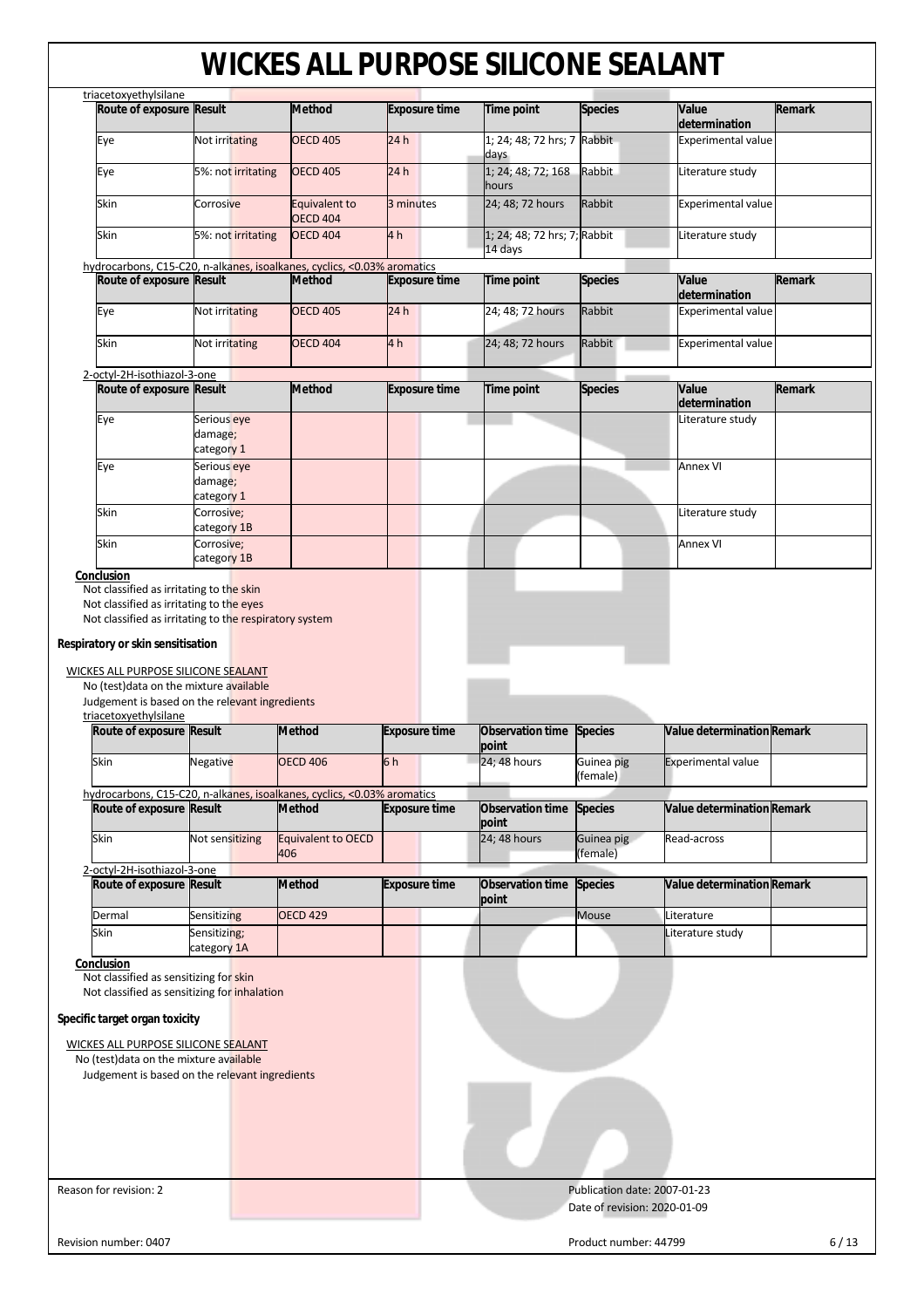|                                                                                    |              | Parameter Method                 | Value                          |                       | Organ                    | <b>Effect</b> |                                                 | <b>Exposure time</b>                  |             | <b>Species</b>             | Value                                  |
|------------------------------------------------------------------------------------|--------------|----------------------------------|--------------------------------|-----------------------|--------------------------|---------------|-------------------------------------------------|---------------------------------------|-------------|----------------------------|----------------------------------------|
| Oral (stomach tube)                                                                |              | Subacute<br>toxicity test        |                                |                       | General                  | food          | Reduced body 7 day(s)<br>weight and             |                                       |             | Rat (male /<br>female)     | determination<br>Experimental<br>value |
|                                                                                    |              |                                  |                                |                       |                          | signs of      | consumption;<br><b>CNS</b> effects;<br>necropsy |                                       |             |                            |                                        |
| Dermal                                                                             |              |                                  |                                |                       |                          |               |                                                 |                                       |             |                            | Data waiving                           |
| Inhalation                                                                         |              |                                  |                                |                       |                          |               |                                                 |                                       |             |                            | Data waiving                           |
| hydrocarbons, C15-C20, n-alkanes, isoalkanes, cyclics, <0.03% aromatics            |              |                                  |                                |                       |                          |               |                                                 |                                       |             |                            |                                        |
| Route of exposure                                                                  |              | <b>Parameter Method</b>          | Value                          |                       | Organ                    | <b>Effect</b> |                                                 | <b>Exposure time</b>                  |             | <b>Species</b>             | Value<br>determination                 |
| Oral                                                                               | <b>NOAEL</b> | Equivalent to<br><b>OECD 408</b> | > 5000 mg/kg<br>bw/day         |                       |                          |               | No effect                                       | 13 weeks (daily)                      |             | Rat (male /<br>female)     | Read-across                            |
| Dermal                                                                             | <b>NOAEL</b> | Equivalent to<br><b>OECD 411</b> | > 495 mg/kg/d                  |                       |                          |               | No effect                                       | 13 weeks (daily, 5 days /<br>week)    |             | Rat (male /<br>female)     | Read-across                            |
| Inhalation (vapours) NOAEC                                                         |              | Equivalent to<br><b>OECD 413</b> | 10186 mg/m <sup>3</sup><br>air |                       |                          |               | No effect                                       | 13 weeks (6h / day, 5<br>days / week) |             | Rat (male /<br>female)     | Read-across                            |
| Conclusion<br>Not classified for subchronic toxicity                               |              |                                  |                                |                       |                          |               |                                                 |                                       |             |                            |                                        |
| Mutagenicity (in vitro)                                                            |              |                                  |                                |                       |                          |               |                                                 |                                       |             |                            |                                        |
|                                                                                    |              |                                  |                                |                       |                          |               |                                                 |                                       |             |                            |                                        |
| WICKES ALL PURPOSE SILICONE SEALANT<br>No (test) data on the mixture available     |              |                                  |                                |                       |                          |               |                                                 |                                       |             |                            |                                        |
| Judgement is based on the relevant ingredients                                     |              |                                  |                                |                       |                          |               |                                                 |                                       |             |                            |                                        |
| triacetoxyethylsilane                                                              |              |                                  |                                |                       |                          |               |                                                 |                                       |             |                            |                                        |
| <b>Result</b>                                                                      |              | <b>Method</b>                    |                                | Test substrate        |                          |               | <b>Effect</b>                                   |                                       |             | <b>Value determination</b> | Remark                                 |
| Negative with metabolic                                                            |              | Equivalent to OECD 471           |                                | Escherichia coli      |                          |               | No effect                                       |                                       |             | <b>Experimental value</b>  |                                        |
| activation, negative<br>without metabolic<br>activation                            |              |                                  |                                |                       |                          |               |                                                 |                                       |             |                            |                                        |
| Negative with metabolic                                                            |              | Equivalent to OECD 471           |                                |                       | Bacteria (S.typhimurium) |               | No effect                                       |                                       |             | <b>Experimental value</b>  |                                        |
| activation, negative<br>without metabolic<br>activation                            |              |                                  |                                |                       |                          |               |                                                 |                                       |             |                            |                                        |
| hydrocarbons, C15-C20, n-alkanes, isoalkanes, cyclics, <0.03% aromatics            |              |                                  |                                |                       |                          |               |                                                 |                                       |             |                            |                                        |
| <b>Result</b>                                                                      |              | <b>Method</b>                    |                                | <b>Test substrate</b> |                          |               | <b>Effect</b>                                   |                                       |             | Value determination        | Remark                                 |
| Negative with metabolic                                                            |              | Equivalent to OECD 471           |                                |                       | Bacteria (S.typhimurium) |               |                                                 |                                       |             | <b>Experimental value</b>  |                                        |
| activation, negative<br>without metabolic<br>activation                            |              |                                  |                                |                       |                          |               |                                                 |                                       |             |                            |                                        |
| Negative with metabolic<br>activation, negative<br>without metabolic<br>activation |              | Equivalent to OECD 476           |                                | cells)                | Mouse (lymphoma L5178Y   |               |                                                 |                                       | Read-across |                            |                                        |
| Negative with metabolic<br>activation, negative<br>without metabolic<br>activation |              | Equivalent to OECD 473           |                                | (CHO)                 | Chinese hamster ovary    |               |                                                 |                                       | Read-across |                            |                                        |
| Mutagenicity (in vivo)                                                             |              |                                  |                                |                       |                          |               |                                                 |                                       |             |                            |                                        |

| triacetoxyethylsilane                                                   |                           |                                      |                              |                              |                            |
|-------------------------------------------------------------------------|---------------------------|--------------------------------------|------------------------------|------------------------------|----------------------------|
| Result                                                                  | <b>Method</b>             | <b>Exposure time</b>                 | Test substrate               | Organ                        | <b>Value determination</b> |
| Negative                                                                |                           |                                      | Mouse (male)                 |                              |                            |
| hydrocarbons, C15-C20, n-alkanes, isoalkanes, cyclics, <0.03% aromatics |                           |                                      |                              |                              |                            |
| Result                                                                  | <b>Method</b>             | <b>Exposure time</b>                 | Test substrate               | Organ                        | <b>Value determination</b> |
| Negative                                                                | Equivalent to OECD<br>483 | 8 weeks (6h / day, 5<br>days / week) | Mouse (male)                 | Male reproductive<br>organ   | Read-across                |
| Negative                                                                | Equivalent to OECD<br>475 |                                      | Rat (male / female)          | <b>Bone marrow</b>           | Read-across                |
| Negative                                                                | Equivalent to OECD<br>474 | $24 h - 72 h$                        | Mouse (male / female)        | <b>Bone marrow</b>           | Read-across                |
| Conclusion<br>Not classified for mutagenic or genotoxic toxicity        |                           |                                      |                              |                              |                            |
| Reason for revision: 2                                                  |                           |                                      | Date of revision: 2020-01-09 | Publication date: 2007-01-23 |                            |
| Revision number: 0407                                                   |                           |                                      | Product number: 44799        |                              | 7/13                       |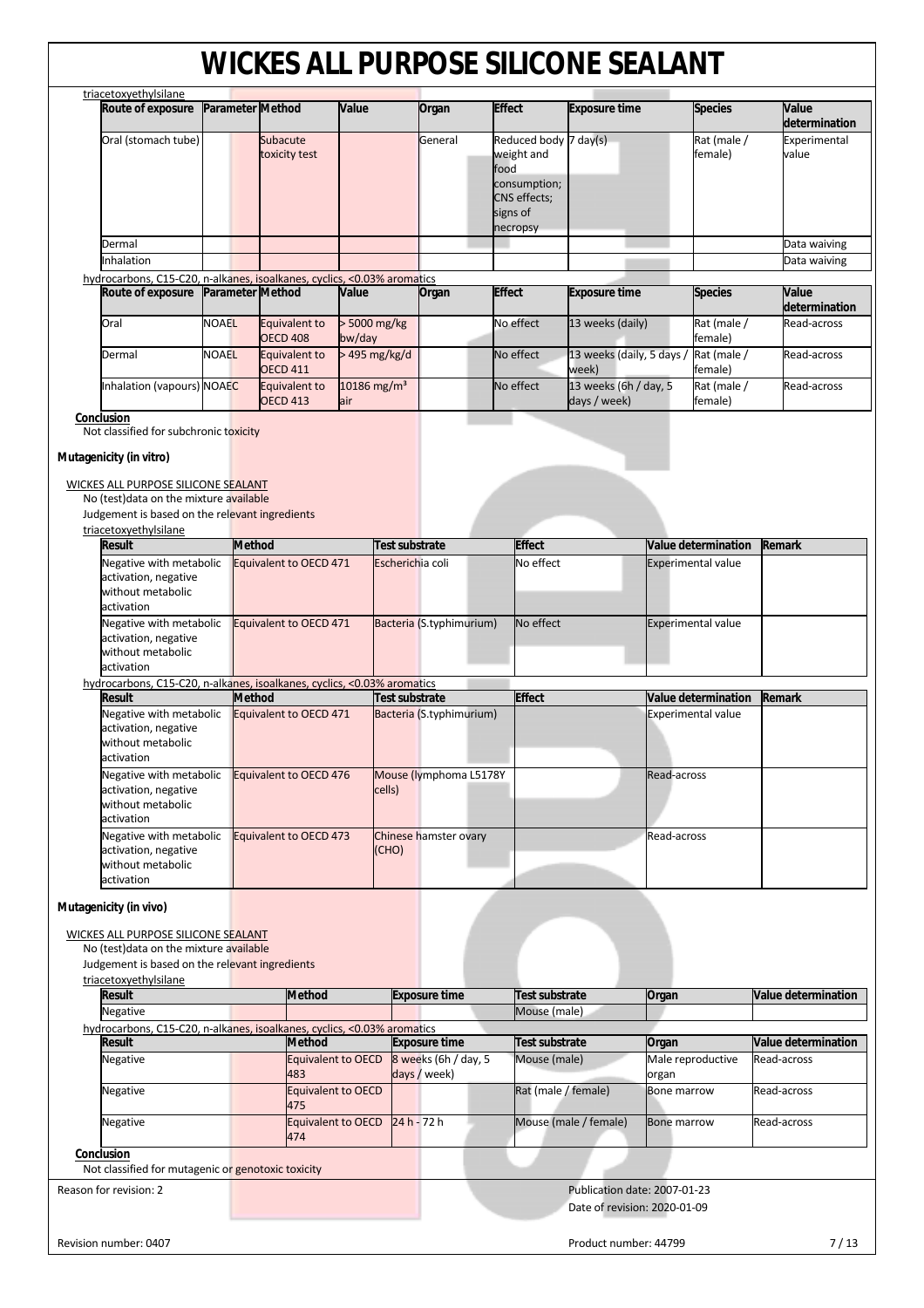|                                                                                           |                  |                                  |                                        | <u> VVIUNLJ ALL FUNFUJL JILIUUIVL JLALAIVI</u> |                        |                              |       |                        |
|-------------------------------------------------------------------------------------------|------------------|----------------------------------|----------------------------------------|------------------------------------------------|------------------------|------------------------------|-------|------------------------|
| Carcinogenicity                                                                           |                  |                                  |                                        |                                                |                        |                              |       |                        |
| <b>WICKES ALL PURPOSE SILICONE SEALANT</b>                                                |                  |                                  |                                        |                                                |                        |                              |       |                        |
| No (test) data on the mixture available<br>Judgement is based on the relevant ingredients |                  |                                  |                                        |                                                |                        |                              |       |                        |
| Conclusion                                                                                |                  |                                  |                                        |                                                |                        |                              |       |                        |
| Not classified for carcinogenicity                                                        |                  |                                  |                                        |                                                |                        |                              |       |                        |
| Reproductive toxicity                                                                     |                  |                                  |                                        |                                                |                        |                              |       |                        |
| WICKES ALL PURPOSE SILICONE SEALANT                                                       |                  |                                  |                                        |                                                |                        |                              |       |                        |
| No (test) data on the mixture available<br>Judgement is based on the relevant ingredients |                  |                                  |                                        |                                                |                        |                              |       |                        |
| triacetoxyethylsilane                                                                     |                  |                                  |                                        |                                                |                        |                              |       |                        |
|                                                                                           | Parameter        | <b>Method</b>                    | Value                                  | <b>Exposure time</b>                           | <b>Species</b>         | <b>Effect</b>                | Organ | Value<br>determination |
| Developmental toxicity                                                                    | <b>NOAEL</b>     | Other                            | $\geq 1600$ mg/kg 17 day(s)<br>bw/day  |                                                | <b>Mouse</b>           | No effect                    |       | Experimental<br>value  |
|                                                                                           | <b>NOAEL</b>     | Other                            | $\geq 1000$ mg/kg 5 day(s)<br>bw/day   |                                                | <b>Mouse</b>           | No effect                    |       | Experimental<br>value  |
| Maternal toxicity                                                                         | <b>NOAEL</b>     | Other                            | $\geq$ 1600 mg/kg 17 day(s)<br>bw/day  |                                                | Mouse                  | No effect                    |       | Experimental<br>value  |
|                                                                                           | <b>NOAEL</b>     | Other                            | $\geq 1000$ mg/kg $5$ day(s)<br>bw/day |                                                | <b>Mouse</b>           | No effect                    |       | Experimental<br>value  |
| Effects on fertility                                                                      | NOAEL (P)        | Other                            | 50 mg/kg<br>bw/day                     |                                                | Rat (female) No effect |                              |       | Experimental<br>value  |
|                                                                                           | NOAEL (P)        | Other                            | $\geq$ 2500 mg/kg<br>bw/day            |                                                | Rat (female) No effect |                              |       | Experimental<br>value  |
| hydrocarbons, C15-C20, n-alkanes, isoalkanes, cyclics, <0.03% aromatics                   |                  |                                  |                                        |                                                |                        |                              |       |                        |
|                                                                                           | Parameter        | <b>Method</b>                    | Value                                  | <b>Exposure time</b>                           | <b>Species</b>         | <b>Effect</b>                | Organ | Value<br>determination |
| Developmental toxicity                                                                    | <b>NOAEL</b>     | <b>OECD 414</b>                  | > 1000 mg/kg 10 day(s)<br>bw/day       |                                                | Rat (female) No effect |                              |       | Experimental<br>value  |
| Maternal toxicity                                                                         | <b>NOAEL</b>     | <b>OECD 414</b>                  | $>$ 1000 mg/kg 10 day(s)<br>bw/day     |                                                | Rat (female) No effect |                              |       | Experimental<br>value  |
| Effects on fertility                                                                      | <b>NOAEL (P)</b> | Equivalent to<br><b>OECD 422</b> | $>1000$ mg/kg<br>bw/day                |                                                | Rat (male /<br>female) | No effect                    |       | Read-across            |
|                                                                                           | NOAEL (P)        | Equivalent to<br><b>OECD 421</b> | > 1000 mg/kg<br>bw/day                 |                                                | Rat (male /<br>female) | No effect                    |       | Read-across            |
| Conclusion<br>Not classified for reprotoxic or developmental toxicity                     |                  |                                  |                                        |                                                |                        |                              |       |                        |
| <b>Toxicity other effects</b>                                                             |                  |                                  |                                        |                                                |                        |                              |       |                        |
| WICKES ALL PURPOSE SILICONE SEALANT<br>No (test) data on the mixture available            |                  |                                  |                                        |                                                |                        |                              |       |                        |
| Chronic effects from short and long-term exposure                                         |                  |                                  |                                        |                                                |                        |                              |       |                        |
| <b>WICKES ALL PURPOSE SILICONE SEALANT</b><br>Skin rash/inflammation.                     |                  |                                  |                                        |                                                |                        |                              |       |                        |
| <b>SECTION 12: Ecological information</b>                                                 |                  |                                  |                                        |                                                |                        |                              |       |                        |
| 12.1. Toxicity                                                                            |                  |                                  |                                        |                                                |                        |                              |       |                        |
| <b>WICKES ALL PURPOSE SILICONE SEALANT</b>                                                |                  |                                  |                                        |                                                |                        |                              |       |                        |
| No (test) data on the mixture available                                                   |                  |                                  |                                        |                                                |                        |                              |       |                        |
| Judgement of the mixture is based on the relevant ingredients                             |                  |                                  |                                        |                                                |                        |                              |       |                        |
|                                                                                           |                  |                                  |                                        |                                                |                        |                              |       |                        |
|                                                                                           |                  |                                  |                                        |                                                |                        |                              |       |                        |
| Reason for revision: 2                                                                    |                  |                                  |                                        |                                                |                        | Publication date: 2007-01-23 |       |                        |
|                                                                                           |                  |                                  |                                        |                                                |                        | Date of revision: 2020-01-09 |       |                        |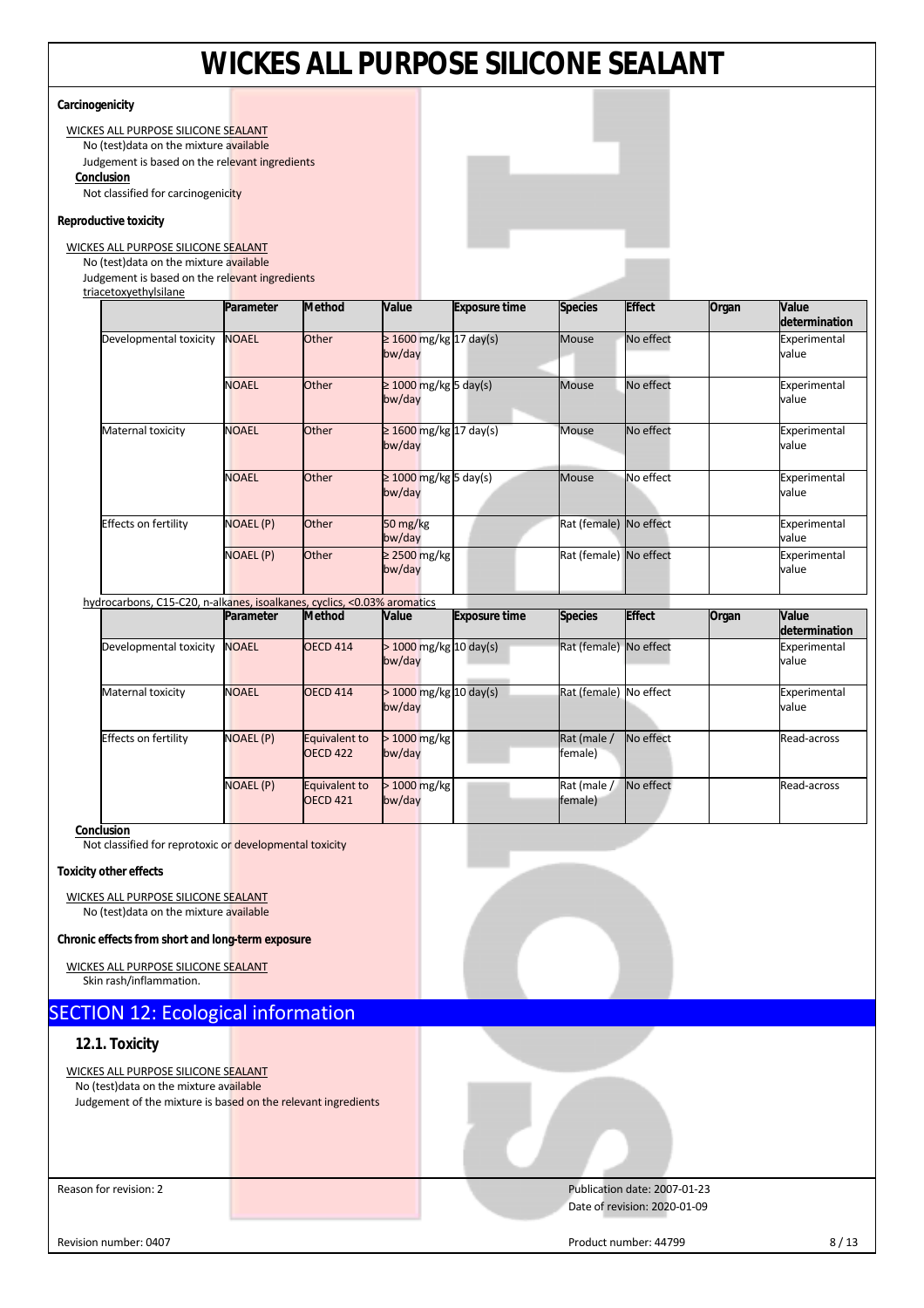| Test design<br>Semi-static<br>system<br>Semi-static<br>system<br><b>Species</b><br>Test design<br>Semi-static<br>system | Fresh/salt<br>water<br>Fresh water<br>Static system Fresh water<br>Static system Fresh water<br>Static system Fresh water<br>Static system Fresh water<br>Static system Fresh water<br>Pseudokirchnerie Static system Fresh water<br>Pseudokirchnerie Static system Fresh water<br>Fresh water<br>Static system Fresh water<br>Fresh water<br>Eisenia fetida<br>Eisenia fetida<br>Fresh/salt<br>water | Value determination<br>Experimental value;<br>GLP<br>Experimental value;<br><b>GLP</b><br>Experimental value;<br>GLP<br>Read-across; GLP<br>Experimental value;<br>Growth rate<br>Experimental value;<br><b>Biomass</b><br><b>Experimental value</b><br>Read-across; Growth<br>rate<br>Read-across; GLP<br>Read-across; GLP<br>Read-across<br><b>Value determination</b><br><b>Experimental value</b><br><b>Experimental value</b><br>Value determination |
|-------------------------------------------------------------------------------------------------------------------------|-------------------------------------------------------------------------------------------------------------------------------------------------------------------------------------------------------------------------------------------------------------------------------------------------------------------------------------------------------------------------------------------------------|-----------------------------------------------------------------------------------------------------------------------------------------------------------------------------------------------------------------------------------------------------------------------------------------------------------------------------------------------------------------------------------------------------------------------------------------------------------|
|                                                                                                                         |                                                                                                                                                                                                                                                                                                                                                                                                       |                                                                                                                                                                                                                                                                                                                                                                                                                                                           |
|                                                                                                                         |                                                                                                                                                                                                                                                                                                                                                                                                       |                                                                                                                                                                                                                                                                                                                                                                                                                                                           |
|                                                                                                                         |                                                                                                                                                                                                                                                                                                                                                                                                       |                                                                                                                                                                                                                                                                                                                                                                                                                                                           |
|                                                                                                                         |                                                                                                                                                                                                                                                                                                                                                                                                       |                                                                                                                                                                                                                                                                                                                                                                                                                                                           |
|                                                                                                                         |                                                                                                                                                                                                                                                                                                                                                                                                       |                                                                                                                                                                                                                                                                                                                                                                                                                                                           |
|                                                                                                                         |                                                                                                                                                                                                                                                                                                                                                                                                       |                                                                                                                                                                                                                                                                                                                                                                                                                                                           |
|                                                                                                                         |                                                                                                                                                                                                                                                                                                                                                                                                       |                                                                                                                                                                                                                                                                                                                                                                                                                                                           |
|                                                                                                                         |                                                                                                                                                                                                                                                                                                                                                                                                       |                                                                                                                                                                                                                                                                                                                                                                                                                                                           |
|                                                                                                                         |                                                                                                                                                                                                                                                                                                                                                                                                       |                                                                                                                                                                                                                                                                                                                                                                                                                                                           |
|                                                                                                                         |                                                                                                                                                                                                                                                                                                                                                                                                       |                                                                                                                                                                                                                                                                                                                                                                                                                                                           |
|                                                                                                                         |                                                                                                                                                                                                                                                                                                                                                                                                       |                                                                                                                                                                                                                                                                                                                                                                                                                                                           |
|                                                                                                                         |                                                                                                                                                                                                                                                                                                                                                                                                       |                                                                                                                                                                                                                                                                                                                                                                                                                                                           |
|                                                                                                                         |                                                                                                                                                                                                                                                                                                                                                                                                       |                                                                                                                                                                                                                                                                                                                                                                                                                                                           |
|                                                                                                                         |                                                                                                                                                                                                                                                                                                                                                                                                       |                                                                                                                                                                                                                                                                                                                                                                                                                                                           |
|                                                                                                                         |                                                                                                                                                                                                                                                                                                                                                                                                       |                                                                                                                                                                                                                                                                                                                                                                                                                                                           |
|                                                                                                                         |                                                                                                                                                                                                                                                                                                                                                                                                       |                                                                                                                                                                                                                                                                                                                                                                                                                                                           |
|                                                                                                                         |                                                                                                                                                                                                                                                                                                                                                                                                       |                                                                                                                                                                                                                                                                                                                                                                                                                                                           |
|                                                                                                                         | Salt water                                                                                                                                                                                                                                                                                                                                                                                            | Experimental value;<br>GLP                                                                                                                                                                                                                                                                                                                                                                                                                                |
|                                                                                                                         | Static system Salt water                                                                                                                                                                                                                                                                                                                                                                              | Experimental value;<br>GLP                                                                                                                                                                                                                                                                                                                                                                                                                                |
|                                                                                                                         | Static system Salt water                                                                                                                                                                                                                                                                                                                                                                              | Experimental value;<br><b>GLP</b>                                                                                                                                                                                                                                                                                                                                                                                                                         |
|                                                                                                                         | Fresh water                                                                                                                                                                                                                                                                                                                                                                                           | QSAR; Growth rate                                                                                                                                                                                                                                                                                                                                                                                                                                         |
|                                                                                                                         | Fresh water                                                                                                                                                                                                                                                                                                                                                                                           | <b>QSAR</b>                                                                                                                                                                                                                                                                                                                                                                                                                                               |
|                                                                                                                         |                                                                                                                                                                                                                                                                                                                                                                                                       | <b>GLP</b>                                                                                                                                                                                                                                                                                                                                                                                                                                                |
|                                                                                                                         |                                                                                                                                                                                                                                                                                                                                                                                                       |                                                                                                                                                                                                                                                                                                                                                                                                                                                           |
|                                                                                                                         | water                                                                                                                                                                                                                                                                                                                                                                                                 | Value determination                                                                                                                                                                                                                                                                                                                                                                                                                                       |
|                                                                                                                         |                                                                                                                                                                                                                                                                                                                                                                                                       | Literature study                                                                                                                                                                                                                                                                                                                                                                                                                                          |
|                                                                                                                         |                                                                                                                                                                                                                                                                                                                                                                                                       | Literature study                                                                                                                                                                                                                                                                                                                                                                                                                                          |
|                                                                                                                         |                                                                                                                                                                                                                                                                                                                                                                                                       | <b>Experimental value</b>                                                                                                                                                                                                                                                                                                                                                                                                                                 |
|                                                                                                                         |                                                                                                                                                                                                                                                                                                                                                                                                       | Activated sludge Static system Fresh water Experimental value;<br><b>Test design</b><br>Fresh/salt<br>Value determination<br><b>Experimental value</b>                                                                                                                                                                                                                                                                                                    |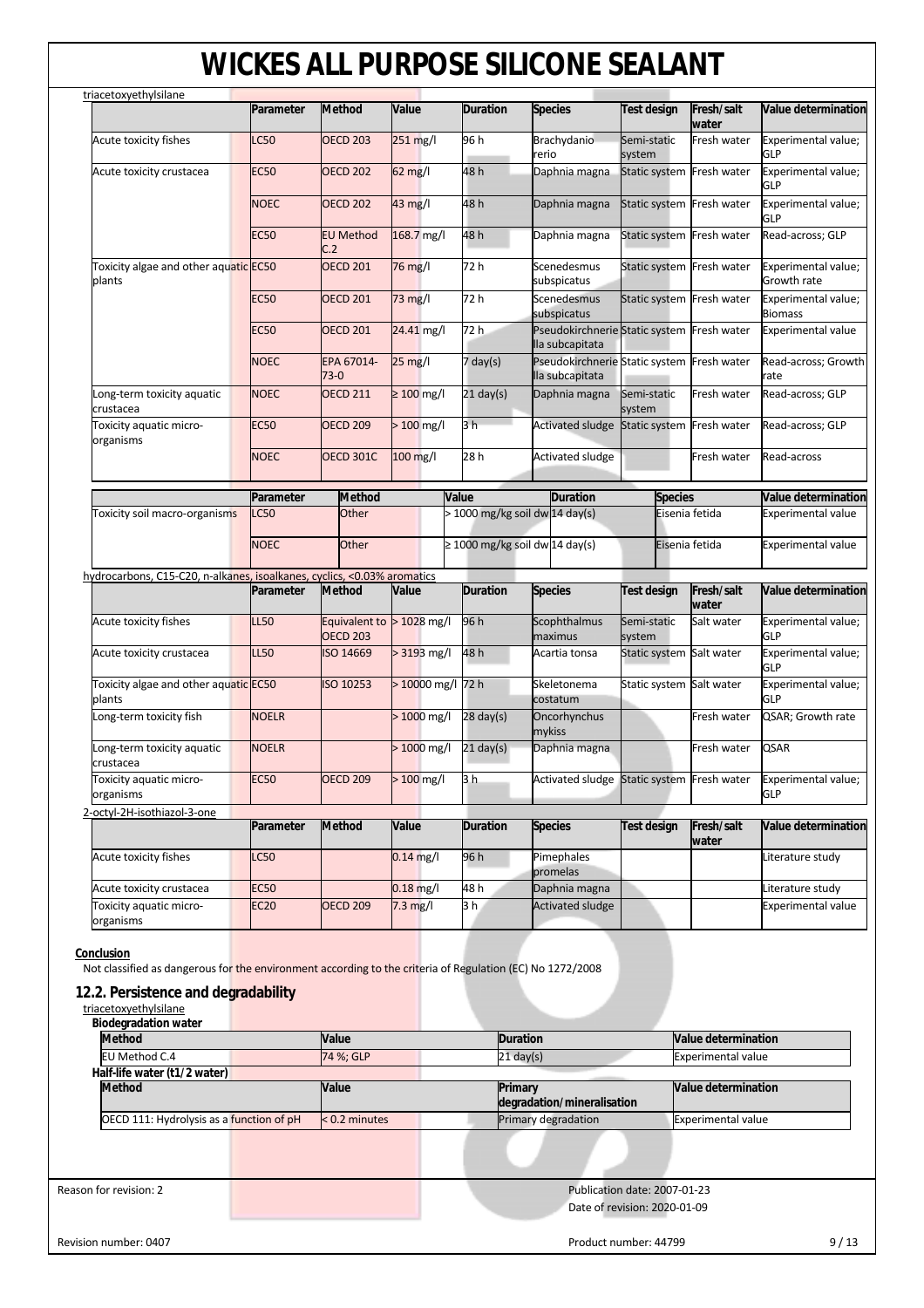| <b>Biodegradation water</b>                                                                                                                                                                                                                                                                                                              |                     |               | hydrocarbons, C15-C20, n-alkanes, isoalkanes, cyclics, <0.03% aromatics |          |                 |                           |                       |                                                              |
|------------------------------------------------------------------------------------------------------------------------------------------------------------------------------------------------------------------------------------------------------------------------------------------------------------------------------------------|---------------------|---------------|-------------------------------------------------------------------------|----------|-----------------|---------------------------|-----------------------|--------------------------------------------------------------|
| <b>Method</b>                                                                                                                                                                                                                                                                                                                            |                     |               | Value                                                                   |          |                 | <b>Duration</b>           |                       | <b>Value determination</b>                                   |
| OECD 306: Biodegradability in Seawater                                                                                                                                                                                                                                                                                                   |                     |               | 74 %; GLP                                                               |          |                 | $28 \text{ day}(s)$       |                       | <b>Experimental value</b>                                    |
| 2-octyl-2H-isothiazol-3-one                                                                                                                                                                                                                                                                                                              |                     |               |                                                                         |          |                 |                           |                       |                                                              |
| <b>Biodegradation water</b>                                                                                                                                                                                                                                                                                                              |                     |               |                                                                         |          |                 |                           |                       |                                                              |
| <b>Method</b>                                                                                                                                                                                                                                                                                                                            |                     |               | Value                                                                   |          |                 | <b>Duration</b>           |                       | <b>Value determination</b>                                   |
| OECD 303A: Activated Sludge Units                                                                                                                                                                                                                                                                                                        |                     |               | > 83 %; Activated sludge                                                |          |                 |                           |                       | <b>Experimental value</b>                                    |
| Phototransformation air (DT50 air)                                                                                                                                                                                                                                                                                                       |                     |               |                                                                         |          |                 |                           |                       |                                                              |
| <b>Method</b>                                                                                                                                                                                                                                                                                                                            |                     |               | <b>Value</b>                                                            |          |                 |                           | Conc. OH-radicals     | Value determination                                          |
| AOPWIN v1.92                                                                                                                                                                                                                                                                                                                             |                     |               | $0.272$ day(s)                                                          |          |                 | 1500000 / cm <sup>3</sup> |                       | Calculated value                                             |
| Conclusion<br>Does not contain any not readily biodegradable component(s)<br>12.3. Bioaccumulative potential<br>WICKES ALL PURPOSE SILICONE SEALANT<br>Log Kow<br><b>Method</b>                                                                                                                                                          |                     | Remark        |                                                                         |          |                 |                           |                       |                                                              |
|                                                                                                                                                                                                                                                                                                                                          |                     |               |                                                                         | Value    |                 |                           | Temperature           | Value determination                                          |
|                                                                                                                                                                                                                                                                                                                                          |                     |               | Not applicable (mixture)                                                |          |                 |                           |                       |                                                              |
| triacetoxyethylsilane                                                                                                                                                                                                                                                                                                                    |                     |               |                                                                         |          |                 |                           |                       |                                                              |
| Log Kow                                                                                                                                                                                                                                                                                                                                  |                     |               |                                                                         |          |                 |                           |                       |                                                              |
| <b>Method</b>                                                                                                                                                                                                                                                                                                                            |                     | Remark        |                                                                         | Value    |                 |                           | Temperature           | <b>Value determination</b>                                   |
| <b>KOWWIN</b>                                                                                                                                                                                                                                                                                                                            |                     |               |                                                                         | $-1.9$   |                 |                           | 20 °C                 | <b>QSAR</b>                                                  |
| hydrocarbons, C15-C20, n-alkanes, isoalkanes, cyclics, <0.03% aromatics                                                                                                                                                                                                                                                                  |                     |               |                                                                         |          |                 |                           |                       |                                                              |
| Log Kow                                                                                                                                                                                                                                                                                                                                  |                     |               |                                                                         |          |                 |                           |                       |                                                              |
| <b>Method</b>                                                                                                                                                                                                                                                                                                                            |                     | Remark        |                                                                         | Value    |                 |                           | Temperature           | Value determination                                          |
|                                                                                                                                                                                                                                                                                                                                          |                     |               | No data available                                                       |          |                 |                           |                       |                                                              |
| 2-octyl-2H-isothiazol-3-one                                                                                                                                                                                                                                                                                                              |                     |               |                                                                         |          |                 |                           |                       |                                                              |
| <b>BCF</b> fishes                                                                                                                                                                                                                                                                                                                        |                     |               |                                                                         |          |                 |                           |                       |                                                              |
| Parameter                                                                                                                                                                                                                                                                                                                                | Method              |               | Value                                                                   |          | <b>Duration</b> | <b>Species</b>            |                       | <b>Value determination</b>                                   |
| <b>BCF</b>                                                                                                                                                                                                                                                                                                                               |                     |               | 165                                                                     |          | $67$ day(s)     |                           | Lepomis macrochirus   | Literature study                                             |
| Log Kow                                                                                                                                                                                                                                                                                                                                  |                     |               |                                                                         |          |                 |                           |                       |                                                              |
| <b>Method</b>                                                                                                                                                                                                                                                                                                                            |                     | Remark        |                                                                         | Value    |                 |                           | Temperature           | Value determination                                          |
|                                                                                                                                                                                                                                                                                                                                          |                     |               |                                                                         | 2.45     |                 |                           |                       | <b>Experimental value</b>                                    |
| triacetoxyethylsilane<br>(log) Koc<br>Parameter                                                                                                                                                                                                                                                                                          |                     |               |                                                                         |          | <b>Method</b>   |                           | Value                 | Value determination                                          |
| log Koc                                                                                                                                                                                                                                                                                                                                  |                     |               |                                                                         |          |                 | <b>SRC PCKOCWIN v2.0</b>  | $\mathbf{1}$          | Calculated value                                             |
| hydrocarbons, C15-C20, n-alkanes, isoalkanes, cyclics, <0.03% aromatics                                                                                                                                                                                                                                                                  |                     |               |                                                                         |          |                 |                           |                       |                                                              |
| <b>Percent distribution</b>                                                                                                                                                                                                                                                                                                              |                     |               |                                                                         |          |                 |                           |                       |                                                              |
| <b>Method</b>                                                                                                                                                                                                                                                                                                                            |                     |               |                                                                         |          |                 |                           |                       |                                                              |
|                                                                                                                                                                                                                                                                                                                                          | <b>Fraction air</b> |               | <b>Fraction biota</b>                                                   | Fraction |                 | <b>Fraction soil</b>      | <b>Fraction water</b> | Value determination                                          |
|                                                                                                                                                                                                                                                                                                                                          |                     |               |                                                                         | sediment |                 |                           |                       |                                                              |
| Mackay level III                                                                                                                                                                                                                                                                                                                         | 0.3%                |               |                                                                         | 92.8%    |                 | 6.8%                      | 0.1%                  | Calculated value                                             |
| 2-octyl-2H-isothiazol-3-one                                                                                                                                                                                                                                                                                                              |                     |               |                                                                         |          |                 |                           |                       |                                                              |
| Volatility (Henry's Law constant H)<br>Value                                                                                                                                                                                                                                                                                             |                     | <b>Method</b> |                                                                         |          | Temperature     |                           | Remark                | Value determination                                          |
| $2.07E-8$ atm m <sup>3</sup> /mol                                                                                                                                                                                                                                                                                                        |                     |               |                                                                         | 25 °C    |                 |                           |                       | <b>Estimated value</b>                                       |
| Conclusion<br>Contains component(s) with potential for mobility in the soil<br>Contains component(s) that adsorb(s) into the soil<br>12.5. Results of PBT and vPvB assessment<br>Does not contain component(s) that meet(s) the criteria of PBT and/or vPvB as listed in Annex XIII of Regulation (EC) No 1907/2006.                     |                     |               |                                                                         |          |                 |                           |                       |                                                              |
| 12.6. Other adverse effects<br><b>WICKES ALL PURPOSE SILICONE SEALANT</b><br>Greenhouse gases<br>None of the known components is included in the list of fluorinated greenhouse gases (Regulation (EU) No 517/2014)<br>Ozone-depleting potential (ODP)<br>Not classified as dangerous for the ozone layer (Regulation (EC) No 1005/2009) |                     |               |                                                                         |          |                 |                           |                       |                                                              |
|                                                                                                                                                                                                                                                                                                                                          |                     |               |                                                                         |          |                 |                           |                       |                                                              |
| Reason for revision: 2                                                                                                                                                                                                                                                                                                                   |                     |               |                                                                         |          |                 |                           |                       | Publication date: 2007-01-23<br>Date of revision: 2020-01-09 |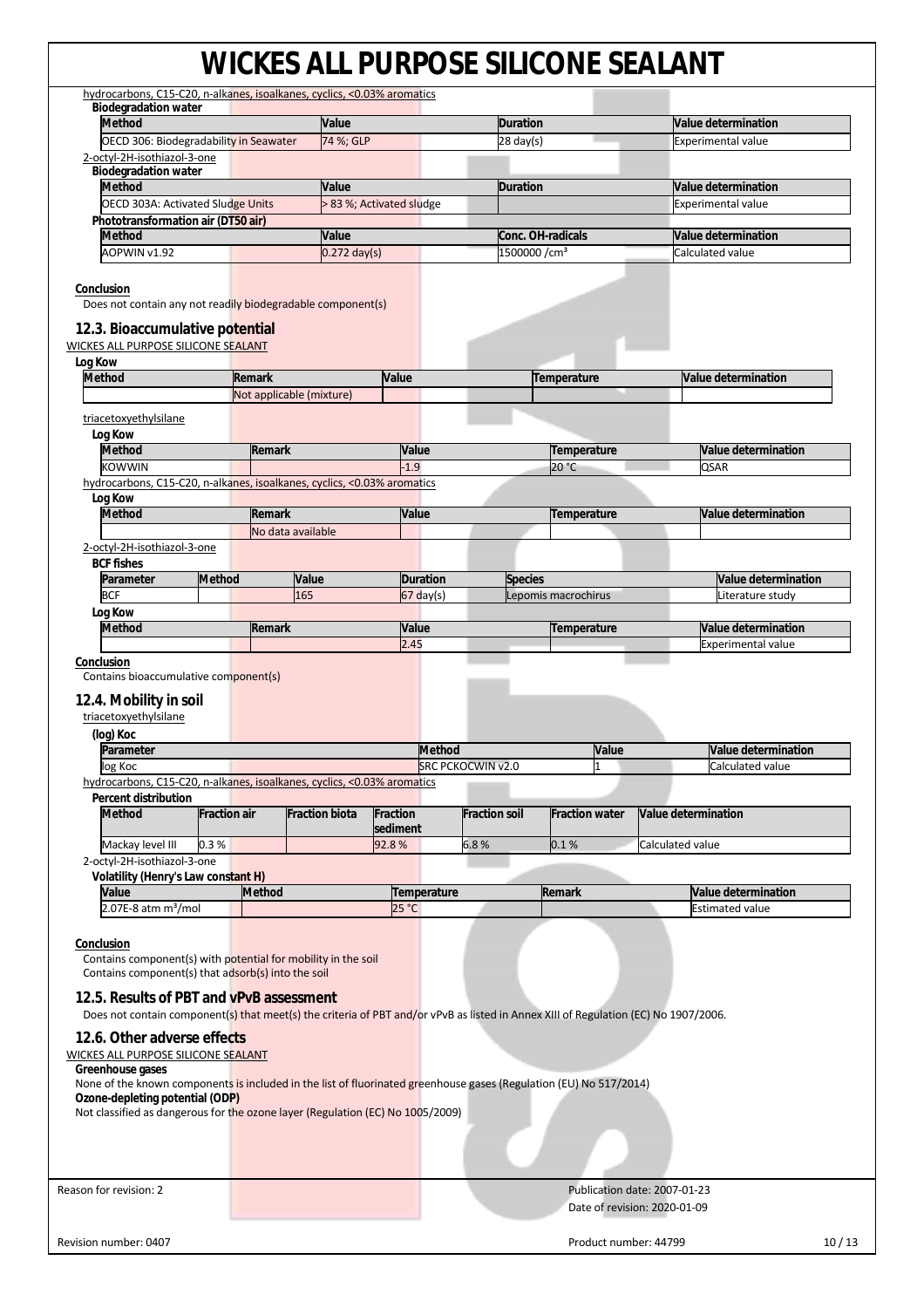#### SECTION 13: Disposal considerations

The information in this section is a general description. If applicable and available, exposure scenarios are attached in annex. Always use the relevant exposure scenarios that correspond to your identified use.

#### **13.1. Waste treatment methods**

#### **13.1.1 Provisions relating to waste**

#### **European Union**

Can be considered as non hazardous waste according to Directive 2008/98/EC, as amended by Regulation (EU) No 1357/2014 and Regulation (EU) No 2017/997.

Waste material code (Directive 2008/98/EC, Decision 2000/0532/EC).

08 04 10 (wastes from MFSU of adhesives and sealants (including waterproofing products): waste adhesives and sealants other than those mentioned in 08 04 09). Depending on branch of industry and production process, also other waste codes may be applicable.

#### **13.1.2 Disposal methods**

Remove waste in accordance with local and/or national regulations. Do not discharge into drains or the environment. Dispose of at authorized waste collection point.

- **13.1.3 Packaging/Container**
- **European Union**

Waste material code packaging (Directive 2008/98/EC). 15 01 02 (plastic packaging).

### SECTION 14: Transport information

#### **Road (ADR), Rail (RID), Inland waterways (ADN), Sea (IMDG/IMSBC), Air (ICAO-TI/IATA-DGR)**

14.1. UN number

| Transport                                |                                                                          | Not subject                             |
|------------------------------------------|--------------------------------------------------------------------------|-----------------------------------------|
| 14.2. UN proper shipping name            |                                                                          |                                         |
| 14.3. Transport hazard class(es)         |                                                                          |                                         |
| Hazard identification number             |                                                                          |                                         |
| Class                                    |                                                                          |                                         |
| Classification code                      |                                                                          |                                         |
| 14.4. Packing group                      |                                                                          |                                         |
| Packing group                            |                                                                          |                                         |
| Labels                                   |                                                                          |                                         |
| 14.5. Environmental hazards              |                                                                          |                                         |
| Environmentally hazardous substance mark |                                                                          | n <sub>o</sub>                          |
| 14.6. Special precautions for user       |                                                                          |                                         |
| Special provisions                       |                                                                          |                                         |
| Limited quantities                       |                                                                          |                                         |
|                                          | 14.7. Transport in bulk according to Annex II of Marpol and the IBC Code |                                         |
| Annex II of MARPOL 73/78                 |                                                                          | Not applicable, based on available data |
|                                          |                                                                          |                                         |

#### SECTION 15: Regulatory information

**15.1. Safety, health and environmental regulations/legislation specific for the substance or mixture European legislation:** 

VOC content Directive 2010/75/EU

| <b>VOC content</b> |  | Remark |  |
|--------------------|--|--------|--|
| < 0.017 %          |  |        |  |
| $< 0.1666$ g/l     |  |        |  |

#### REACH Annex XVII - Restriction

Contains component(s) subject to restrictions of Annex XVII of Regulation (EC) No 1907/2006: restrictions on the manufacture, placing on the market and use of certain dangerous substances, mixtures and articles.

|                                                                                                                                   | Designation of the substance, of the group of<br>substances or of the mixture                                                                                                                                                                                                                                                                                                                                                                                                                                                                                                       | <b>Conditions of restriction</b>                                                                                                                                                                                                                                                                                                                                                                                                                                                                                                                                                                                                                                                                                                                                                                                                                                                                                                                                                                                                                                                                                                                                                                                            |  |
|-----------------------------------------------------------------------------------------------------------------------------------|-------------------------------------------------------------------------------------------------------------------------------------------------------------------------------------------------------------------------------------------------------------------------------------------------------------------------------------------------------------------------------------------------------------------------------------------------------------------------------------------------------------------------------------------------------------------------------------|-----------------------------------------------------------------------------------------------------------------------------------------------------------------------------------------------------------------------------------------------------------------------------------------------------------------------------------------------------------------------------------------------------------------------------------------------------------------------------------------------------------------------------------------------------------------------------------------------------------------------------------------------------------------------------------------------------------------------------------------------------------------------------------------------------------------------------------------------------------------------------------------------------------------------------------------------------------------------------------------------------------------------------------------------------------------------------------------------------------------------------------------------------------------------------------------------------------------------------|--|
| triacetoxyethylsilane<br>hydrocarbons, C15-C20, n-alkanes,<br>soalkanes, cyclics, <0.03% aromatics<br>2-octyl-2H-isothiazol-3-one | Liquid substances or mixtures fulfilling the<br>criteria for any of the following hazard classes<br>or categories set out in Annex I to Regulation<br>(EC) No 1272/2008:<br>(a) hazard classes 2.1 to 2.4, 2.6 and 2.7, 2.8<br>types A and B, 2.9, 2.10, 2.12, 2.13 categories 1 ornamental aspects,<br>and 2, 2.14 categories 1 and 2, 2.15 types A to<br>(b) hazard classes 3.1 to 3.6, 3.7 adverse<br>effects on sexual function and fertility or on<br>development, 3.8 effects other than narcotic<br>effects, 3.9 and 3.10;<br>(c) hazard class 4.1;<br>(d) hazard class 5.1. | 1. Shall not be used in:<br>- ornamental articles intended to produce light or colour effects by means of different<br>phases, for example in ornamental lamps and ashtrays,<br>- tricks and jokes,<br>games for one or more participants, or any article intended to be used as such, even with<br>2. Articles not complying with paragraph 1 shall not be placed on the market.<br>3. Shall not be placed on the market if they contain a colouring agent, unless required for<br>fiscal reasons, or perfume, or both, if they:<br>- can be used as fuel in decorative oil lamps for supply to the general public, and,<br>- present an aspiration hazard and are labelled with H304,<br>4. Decorative oil lamps for supply to the general public shall not be placed on the market<br>unless they conform to the European Standard on Decorative oil lamps (EN 14059) adopted<br>by the European Committee for Standardisation (CEN).<br>5. Without prejudice to the implementation of other Community provisions relating to the<br>classification, packaging and labelling of dangerous substances and mixtures, suppliers shall<br>ensure, before the placing on the market, that the following requirements are met: |  |
| Reason for revision: 2                                                                                                            |                                                                                                                                                                                                                                                                                                                                                                                                                                                                                                                                                                                     | Publication date: 2007-01-23<br>Date of revision: 2020-01-09                                                                                                                                                                                                                                                                                                                                                                                                                                                                                                                                                                                                                                                                                                                                                                                                                                                                                                                                                                                                                                                                                                                                                                |  |
| Revision number: 0407                                                                                                             |                                                                                                                                                                                                                                                                                                                                                                                                                                                                                                                                                                                     | Product number: 44799<br>11/13                                                                                                                                                                                                                                                                                                                                                                                                                                                                                                                                                                                                                                                                                                                                                                                                                                                                                                                                                                                                                                                                                                                                                                                              |  |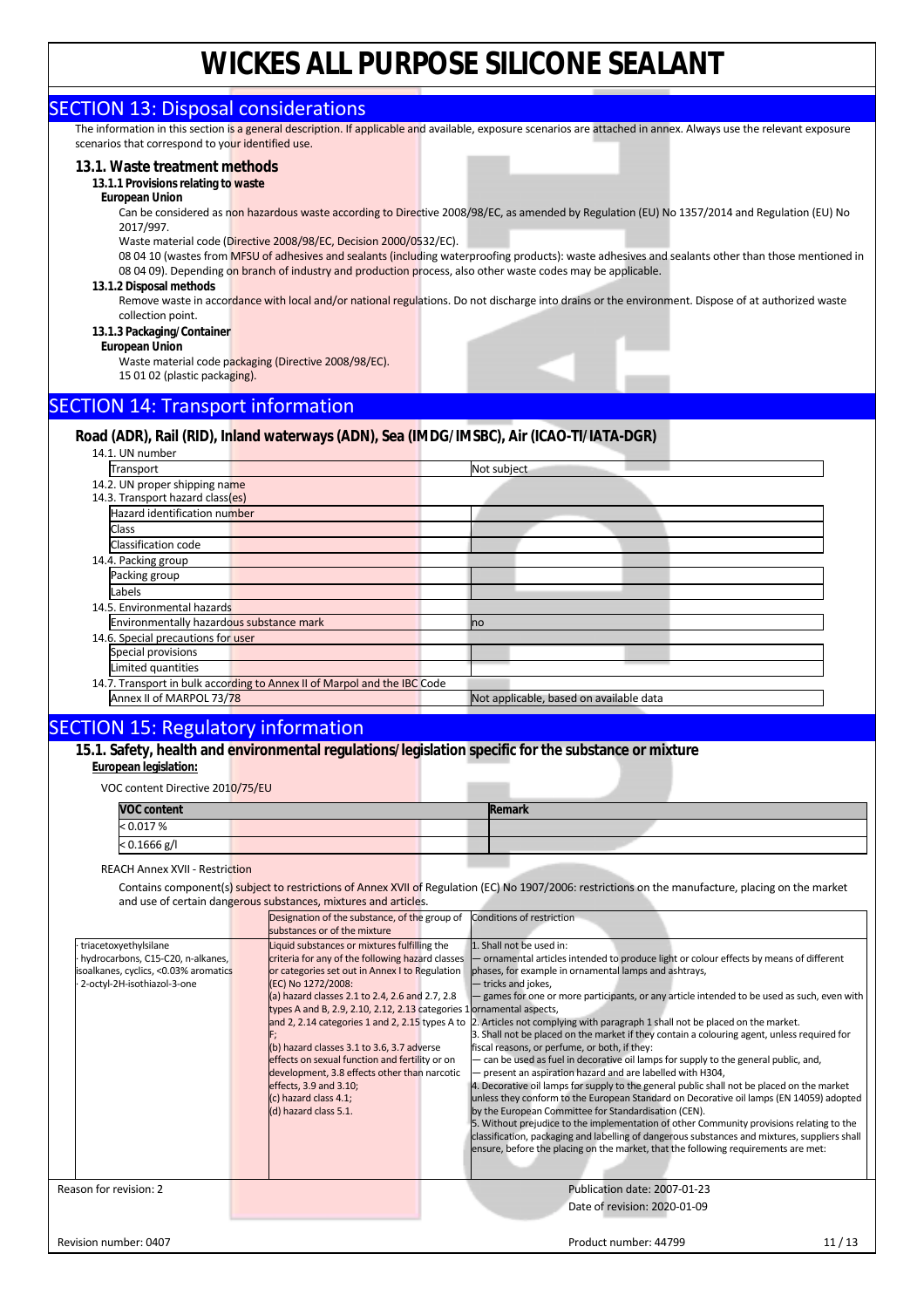|                                                                                                                                         |                                                                                | <u>WICKES ALL PURPUSE SILICUNE SEALANT</u>                                                                                                                                                                                                                                                                                                                                                                                                                                                                                                                                                                                                                                                                                                                                                                                                                                                                                                                                                                                                                                                                                                                                                                                                                                                                                                                                                                                                                                                                                        |       |
|-----------------------------------------------------------------------------------------------------------------------------------------|--------------------------------------------------------------------------------|-----------------------------------------------------------------------------------------------------------------------------------------------------------------------------------------------------------------------------------------------------------------------------------------------------------------------------------------------------------------------------------------------------------------------------------------------------------------------------------------------------------------------------------------------------------------------------------------------------------------------------------------------------------------------------------------------------------------------------------------------------------------------------------------------------------------------------------------------------------------------------------------------------------------------------------------------------------------------------------------------------------------------------------------------------------------------------------------------------------------------------------------------------------------------------------------------------------------------------------------------------------------------------------------------------------------------------------------------------------------------------------------------------------------------------------------------------------------------------------------------------------------------------------|-------|
|                                                                                                                                         |                                                                                | a) lamp oils, labelled with H304, intended for supply to the general public are visibly, legibly<br>and indelibly marked as follows: "Keep lamps filled with this liquid out of the reach of<br>children"; and, by 1 December 2010, "Just a sip of lamp oil $-$ or even sucking the wick of<br>lamps - may lead to life-threatening lung damage";<br>b) grill lighter fluids, labelled with H304, intended for supply to the general public are legibly<br>and indelibly marked by 1 December 2010 as follows: "Just a sip of grill lighter may lead to<br>life threatening lung damage";<br>c) lamp oils and grill lighters, labelled with H304, intended for supply to the general public<br>are packaged in black opaque containers not exceeding 1 litre by 1 December 2010.<br>6. No later than 1 June 2014, the Commission shall request the European Chemicals Agency<br>to prepare a dossier, in accordance with Article 69 of the present Regulation with a view to<br>ban, if appropriate, grill lighter fluids and fuel for decorative lamps, labelled H304, intended<br>for supply to the general public.<br>7. Natural or legal persons placing on the market for the first time lamp oils and grill lighter<br>fluids, labelled with H304, shall by 1 December 2011, and annually thereafter, provide data<br>on alternatives to lamp oils and grill lighter fluids labelled H304 to the competent authority<br>in the Member State concerned. Member States shall make those data available to the<br>Commission.' |       |
| National legislation Belgium<br>WICKES ALL PURPOSE SILICONE SEALANT<br>No data available<br><b>National legislation The Netherlands</b> |                                                                                |                                                                                                                                                                                                                                                                                                                                                                                                                                                                                                                                                                                                                                                                                                                                                                                                                                                                                                                                                                                                                                                                                                                                                                                                                                                                                                                                                                                                                                                                                                                                   |       |
| <b>WICKES ALL PURPOSE SILICONE SEALANT</b>                                                                                              |                                                                                |                                                                                                                                                                                                                                                                                                                                                                                                                                                                                                                                                                                                                                                                                                                                                                                                                                                                                                                                                                                                                                                                                                                                                                                                                                                                                                                                                                                                                                                                                                                                   |       |
| Waterbezwaarlijkheid                                                                                                                    | A (3); Algemene Beoordelingsmethodiek (ABM)                                    |                                                                                                                                                                                                                                                                                                                                                                                                                                                                                                                                                                                                                                                                                                                                                                                                                                                                                                                                                                                                                                                                                                                                                                                                                                                                                                                                                                                                                                                                                                                                   |       |
| <b>National legislation France</b><br>WICKES ALL PURPOSE SILICONE SEALANT<br>No data available                                          |                                                                                |                                                                                                                                                                                                                                                                                                                                                                                                                                                                                                                                                                                                                                                                                                                                                                                                                                                                                                                                                                                                                                                                                                                                                                                                                                                                                                                                                                                                                                                                                                                                   |       |
| <b>National legislation Germany</b>                                                                                                     |                                                                                |                                                                                                                                                                                                                                                                                                                                                                                                                                                                                                                                                                                                                                                                                                                                                                                                                                                                                                                                                                                                                                                                                                                                                                                                                                                                                                                                                                                                                                                                                                                                   |       |
| <b>WICKES ALL PURPOSE SILICONE SEALANT</b>                                                                                              |                                                                                |                                                                                                                                                                                                                                                                                                                                                                                                                                                                                                                                                                                                                                                                                                                                                                                                                                                                                                                                                                                                                                                                                                                                                                                                                                                                                                                                                                                                                                                                                                                                   |       |
| WGK<br>triacetoxyethylsilane                                                                                                            |                                                                                | 2; Verordnung über Anlagen zum Umgang mit wassergefährdenden Stoffen (AwSV) - 18. April 2017                                                                                                                                                                                                                                                                                                                                                                                                                                                                                                                                                                                                                                                                                                                                                                                                                                                                                                                                                                                                                                                                                                                                                                                                                                                                                                                                                                                                                                      |       |
| TA-Luft                                                                                                                                 | 5.2.5/l                                                                        |                                                                                                                                                                                                                                                                                                                                                                                                                                                                                                                                                                                                                                                                                                                                                                                                                                                                                                                                                                                                                                                                                                                                                                                                                                                                                                                                                                                                                                                                                                                                   |       |
|                                                                                                                                         | hydrocarbons, C15-C20, n-alkanes, isoalkanes, cyclics, <0.03% aromatics        |                                                                                                                                                                                                                                                                                                                                                                                                                                                                                                                                                                                                                                                                                                                                                                                                                                                                                                                                                                                                                                                                                                                                                                                                                                                                                                                                                                                                                                                                                                                                   |       |
| TA-Luft                                                                                                                                 | 5.2.5                                                                          |                                                                                                                                                                                                                                                                                                                                                                                                                                                                                                                                                                                                                                                                                                                                                                                                                                                                                                                                                                                                                                                                                                                                                                                                                                                                                                                                                                                                                                                                                                                                   |       |
| 2-octyl-2H-isothiazol-3-one                                                                                                             |                                                                                |                                                                                                                                                                                                                                                                                                                                                                                                                                                                                                                                                                                                                                                                                                                                                                                                                                                                                                                                                                                                                                                                                                                                                                                                                                                                                                                                                                                                                                                                                                                                   |       |
| TA-Luft                                                                                                                                 | 5.2.5/1                                                                        |                                                                                                                                                                                                                                                                                                                                                                                                                                                                                                                                                                                                                                                                                                                                                                                                                                                                                                                                                                                                                                                                                                                                                                                                                                                                                                                                                                                                                                                                                                                                   |       |
| TRGS900 - Risiko der                                                                                                                    |                                                                                | 2-Octyl-2H-isothiazol-3-on; Y; Risiko der Fruchtschädigung braucht bei Einhaltung des Arbeitsplatzgrenzwertes und des                                                                                                                                                                                                                                                                                                                                                                                                                                                                                                                                                                                                                                                                                                                                                                                                                                                                                                                                                                                                                                                                                                                                                                                                                                                                                                                                                                                                             |       |
| Fruchtschädigung                                                                                                                        | biologischen Grenzwertes nicht befürchtet zu werden                            |                                                                                                                                                                                                                                                                                                                                                                                                                                                                                                                                                                                                                                                                                                                                                                                                                                                                                                                                                                                                                                                                                                                                                                                                                                                                                                                                                                                                                                                                                                                                   |       |
| Hautresorptive Stoffe                                                                                                                   | 2-Octyl-2H-isothiazol-3-on; H; Hautresorptiv                                   |                                                                                                                                                                                                                                                                                                                                                                                                                                                                                                                                                                                                                                                                                                                                                                                                                                                                                                                                                                                                                                                                                                                                                                                                                                                                                                                                                                                                                                                                                                                                   |       |
| <b>National legislation United Kingdom</b>                                                                                              |                                                                                |                                                                                                                                                                                                                                                                                                                                                                                                                                                                                                                                                                                                                                                                                                                                                                                                                                                                                                                                                                                                                                                                                                                                                                                                                                                                                                                                                                                                                                                                                                                                   |       |
| <b>WICKES ALL PURPOSE SILICONE SEALANT</b>                                                                                              |                                                                                |                                                                                                                                                                                                                                                                                                                                                                                                                                                                                                                                                                                                                                                                                                                                                                                                                                                                                                                                                                                                                                                                                                                                                                                                                                                                                                                                                                                                                                                                                                                                   |       |
| No data available                                                                                                                       |                                                                                |                                                                                                                                                                                                                                                                                                                                                                                                                                                                                                                                                                                                                                                                                                                                                                                                                                                                                                                                                                                                                                                                                                                                                                                                                                                                                                                                                                                                                                                                                                                                   |       |
| Other relevant data<br><b>WICKES ALL PURPOSE SILICONE SEALANT</b><br>No data available                                                  |                                                                                |                                                                                                                                                                                                                                                                                                                                                                                                                                                                                                                                                                                                                                                                                                                                                                                                                                                                                                                                                                                                                                                                                                                                                                                                                                                                                                                                                                                                                                                                                                                                   |       |
|                                                                                                                                         | hydrocarbons, C15-C20, n-alkanes, isoalkanes, cyclics, <0.03% aromatics        |                                                                                                                                                                                                                                                                                                                                                                                                                                                                                                                                                                                                                                                                                                                                                                                                                                                                                                                                                                                                                                                                                                                                                                                                                                                                                                                                                                                                                                                                                                                                   |       |
| TLV - Carcinogen                                                                                                                        | Mineral oil, pure, highly and severely refined; A4                             |                                                                                                                                                                                                                                                                                                                                                                                                                                                                                                                                                                                                                                                                                                                                                                                                                                                                                                                                                                                                                                                                                                                                                                                                                                                                                                                                                                                                                                                                                                                                   |       |
| 15.2. Chemical safety assessment                                                                                                        | No chemical safety assessment has been conducted for the mixture.              |                                                                                                                                                                                                                                                                                                                                                                                                                                                                                                                                                                                                                                                                                                                                                                                                                                                                                                                                                                                                                                                                                                                                                                                                                                                                                                                                                                                                                                                                                                                                   |       |
|                                                                                                                                         |                                                                                |                                                                                                                                                                                                                                                                                                                                                                                                                                                                                                                                                                                                                                                                                                                                                                                                                                                                                                                                                                                                                                                                                                                                                                                                                                                                                                                                                                                                                                                                                                                                   |       |
| <b>SECTION 16: Other information</b>                                                                                                    |                                                                                |                                                                                                                                                                                                                                                                                                                                                                                                                                                                                                                                                                                                                                                                                                                                                                                                                                                                                                                                                                                                                                                                                                                                                                                                                                                                                                                                                                                                                                                                                                                                   |       |
| Full text of any H-statements referred to under heading 3:                                                                              |                                                                                |                                                                                                                                                                                                                                                                                                                                                                                                                                                                                                                                                                                                                                                                                                                                                                                                                                                                                                                                                                                                                                                                                                                                                                                                                                                                                                                                                                                                                                                                                                                                   |       |
| H302 Harmful if swallowed.                                                                                                              |                                                                                |                                                                                                                                                                                                                                                                                                                                                                                                                                                                                                                                                                                                                                                                                                                                                                                                                                                                                                                                                                                                                                                                                                                                                                                                                                                                                                                                                                                                                                                                                                                                   |       |
| H304 May be fatal if swallowed and enters airways.                                                                                      |                                                                                |                                                                                                                                                                                                                                                                                                                                                                                                                                                                                                                                                                                                                                                                                                                                                                                                                                                                                                                                                                                                                                                                                                                                                                                                                                                                                                                                                                                                                                                                                                                                   |       |
| H311 Toxic in contact with skin.<br>H314 Causes severe skin burns and eye damage.                                                       |                                                                                |                                                                                                                                                                                                                                                                                                                                                                                                                                                                                                                                                                                                                                                                                                                                                                                                                                                                                                                                                                                                                                                                                                                                                                                                                                                                                                                                                                                                                                                                                                                                   |       |
| H317 May cause an allergic skin reaction.                                                                                               |                                                                                |                                                                                                                                                                                                                                                                                                                                                                                                                                                                                                                                                                                                                                                                                                                                                                                                                                                                                                                                                                                                                                                                                                                                                                                                                                                                                                                                                                                                                                                                                                                                   |       |
| H318 Causes serious eye damage.                                                                                                         |                                                                                |                                                                                                                                                                                                                                                                                                                                                                                                                                                                                                                                                                                                                                                                                                                                                                                                                                                                                                                                                                                                                                                                                                                                                                                                                                                                                                                                                                                                                                                                                                                                   |       |
| H331 Toxic if inhaled.                                                                                                                  |                                                                                |                                                                                                                                                                                                                                                                                                                                                                                                                                                                                                                                                                                                                                                                                                                                                                                                                                                                                                                                                                                                                                                                                                                                                                                                                                                                                                                                                                                                                                                                                                                                   |       |
| H400 Very toxic to aquatic life.                                                                                                        |                                                                                |                                                                                                                                                                                                                                                                                                                                                                                                                                                                                                                                                                                                                                                                                                                                                                                                                                                                                                                                                                                                                                                                                                                                                                                                                                                                                                                                                                                                                                                                                                                                   |       |
|                                                                                                                                         | H410 Very toxic to aquatic life with long lasting effects.                     |                                                                                                                                                                                                                                                                                                                                                                                                                                                                                                                                                                                                                                                                                                                                                                                                                                                                                                                                                                                                                                                                                                                                                                                                                                                                                                                                                                                                                                                                                                                                   |       |
| $(*)$                                                                                                                                   | <b>INTERNAL CLASSIFICATION BY BIG</b>                                          |                                                                                                                                                                                                                                                                                                                                                                                                                                                                                                                                                                                                                                                                                                                                                                                                                                                                                                                                                                                                                                                                                                                                                                                                                                                                                                                                                                                                                                                                                                                                   |       |
| ADI                                                                                                                                     | Acceptable daily intake                                                        |                                                                                                                                                                                                                                                                                                                                                                                                                                                                                                                                                                                                                                                                                                                                                                                                                                                                                                                                                                                                                                                                                                                                                                                                                                                                                                                                                                                                                                                                                                                                   |       |
| AOEL                                                                                                                                    | Acceptable operator exposure level                                             |                                                                                                                                                                                                                                                                                                                                                                                                                                                                                                                                                                                                                                                                                                                                                                                                                                                                                                                                                                                                                                                                                                                                                                                                                                                                                                                                                                                                                                                                                                                                   |       |
| CLP (EU-GHS)                                                                                                                            | Classification, labelling and packaging (Globally Harmonised System in Europe) |                                                                                                                                                                                                                                                                                                                                                                                                                                                                                                                                                                                                                                                                                                                                                                                                                                                                                                                                                                                                                                                                                                                                                                                                                                                                                                                                                                                                                                                                                                                                   |       |
| <b>DMEL</b>                                                                                                                             | <b>Derived Minimal Effect Level</b>                                            |                                                                                                                                                                                                                                                                                                                                                                                                                                                                                                                                                                                                                                                                                                                                                                                                                                                                                                                                                                                                                                                                                                                                                                                                                                                                                                                                                                                                                                                                                                                                   |       |
| <b>DNEL</b>                                                                                                                             | Derived No Effect Level                                                        |                                                                                                                                                                                                                                                                                                                                                                                                                                                                                                                                                                                                                                                                                                                                                                                                                                                                                                                                                                                                                                                                                                                                                                                                                                                                                                                                                                                                                                                                                                                                   |       |
| <b>EC50</b>                                                                                                                             | <b>Effect Concentration 50 %</b>                                               |                                                                                                                                                                                                                                                                                                                                                                                                                                                                                                                                                                                                                                                                                                                                                                                                                                                                                                                                                                                                                                                                                                                                                                                                                                                                                                                                                                                                                                                                                                                                   |       |
| ErC50                                                                                                                                   | EC50 in terms of reduction of growth rate                                      |                                                                                                                                                                                                                                                                                                                                                                                                                                                                                                                                                                                                                                                                                                                                                                                                                                                                                                                                                                                                                                                                                                                                                                                                                                                                                                                                                                                                                                                                                                                                   |       |
| Reason for revision: 2                                                                                                                  |                                                                                | Publication date: 2007-01-23                                                                                                                                                                                                                                                                                                                                                                                                                                                                                                                                                                                                                                                                                                                                                                                                                                                                                                                                                                                                                                                                                                                                                                                                                                                                                                                                                                                                                                                                                                      |       |
|                                                                                                                                         |                                                                                | Date of revision: 2020-01-09                                                                                                                                                                                                                                                                                                                                                                                                                                                                                                                                                                                                                                                                                                                                                                                                                                                                                                                                                                                                                                                                                                                                                                                                                                                                                                                                                                                                                                                                                                      |       |
|                                                                                                                                         |                                                                                |                                                                                                                                                                                                                                                                                                                                                                                                                                                                                                                                                                                                                                                                                                                                                                                                                                                                                                                                                                                                                                                                                                                                                                                                                                                                                                                                                                                                                                                                                                                                   |       |
| Revision number: 0407                                                                                                                   |                                                                                | Product number: 44799                                                                                                                                                                                                                                                                                                                                                                                                                                                                                                                                                                                                                                                                                                                                                                                                                                                                                                                                                                                                                                                                                                                                                                                                                                                                                                                                                                                                                                                                                                             | 12/13 |